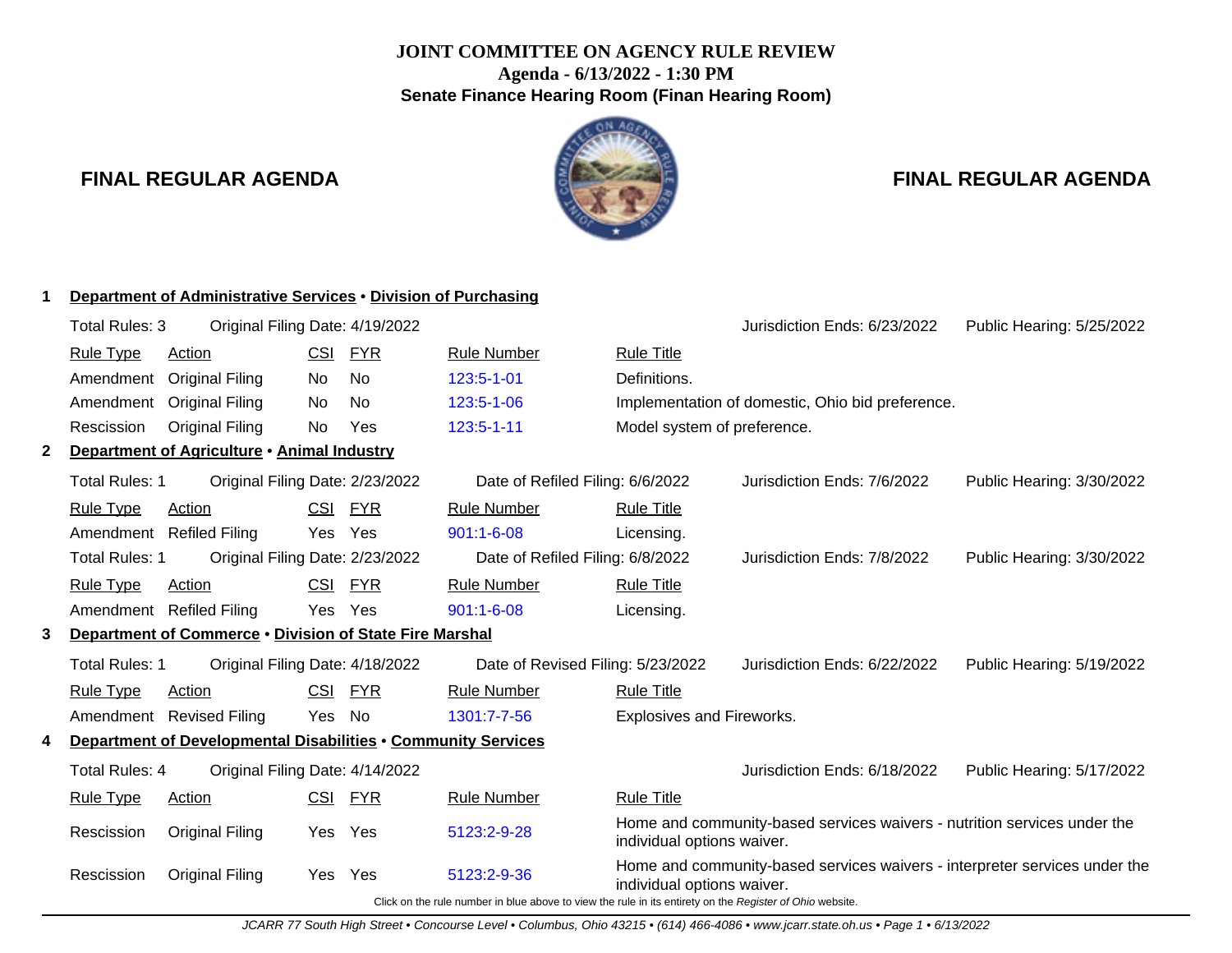#### **JOINT COMMITTEE ON AGENCY RULE REVIEW**

**6/13/2022 - 1:30 PM**

**Senate Finance Hearing Room (Finan Hearing Room)**

**FINAL REGULAR AGENDA**

|   | Rescission            | Original Filing                            |        | Yes Yes | 5123:2-9-37                       | Home and community-based services waivers - waiver nursing delegation under<br>the individual options, level one, and self-empowered life funding waivers.                                                                       |
|---|-----------------------|--------------------------------------------|--------|---------|-----------------------------------|----------------------------------------------------------------------------------------------------------------------------------------------------------------------------------------------------------------------------------|
|   | Rescission            | Original Filing                            | Yes    | Yes     | 5123:2-9-38                       | Home and community-based services waivers - social work under the individual<br>options waiver.                                                                                                                                  |
| 5 |                       | Department of Developmental Disabilities . |        |         |                                   |                                                                                                                                                                                                                                  |
|   | Total Rules: 10       | Original Filing Date: 4/14/2022            |        |         |                                   | Jurisdiction Ends: 6/18/2022<br>Public Hearing: 5/17/2022                                                                                                                                                                        |
|   | <b>Rule Type</b>      | Action                                     |        | CSI FYR | <b>Rule Number</b>                | <b>Rule Title</b>                                                                                                                                                                                                                |
|   |                       | Amendment Original Filing                  | Yes No |         | 5123-9-18                         | Home and community-based services waivers - non-medical transportation under<br>the individual options, level one, and self-empowered life funding waivers.                                                                      |
|   |                       | Amendment Original Filing                  | Yes No |         | 5123-9-19                         | Home and community-based services waivers - general requirements for adult<br>day support, career planning, group employment support, individual employment<br>support, non-medical transportation, and vocational habilitation. |
|   |                       | Amendment Original Filing                  | Yes No |         | 5123-9-20                         | Home and community-based services waivers - money management under the<br>individual options and level one waivers.                                                                                                              |
|   |                       | Amendment Original Filing                  | Yes    | No      | 5123-9-25                         | Home and community-based services waivers - specialized medical equipment and<br>supplies under the individual options and level one waivers.                                                                                    |
|   | Rescission            | <b>Original Filing</b>                     |        | Yes Yes | 5123-9-27                         | Home and community-based services waivers - emergency assistance under the<br>level one waiver.                                                                                                                                  |
|   |                       | Amendment Original Filing                  | Yes    | No      | 5123-9-35                         | Home and community-based services waivers - remote support under the<br>individual options, level one, and self-empowered life funding waivers.                                                                                  |
|   |                       | Amendment Original Filing                  | Yes No |         | 5123-9-40                         | Home and community-based services waivers - administration of the self-<br>empowered life funding waiver.                                                                                                                        |
|   |                       | Amendment Original Filing                  | Yes No |         | 5123-9-41                         | Home and community-based services waivers - clinical/therapeutic intervention<br>under the self-empowered life funding waiver.                                                                                                   |
|   |                       | Amendment Original Filing                  | Yes No |         | 5123-9-43                         | Home and community-based services waivers - functional behavioral assessment<br>under the self-empowered life funding waiver.                                                                                                    |
|   |                       | Amendment Original Filing                  | Yes No |         | 5123-9-46                         | Home and community-based services waivers - participant/family stability<br>assistance under the self-empowered life funding waiver.                                                                                             |
|   | <b>Total Rules: 4</b> | Original Filing Date: 4/14/2022            |        |         | Date of Revised Filing: 4/29/2022 | Jurisdiction Ends: 6/18/2022<br>Public Hearing: 5/17/2022                                                                                                                                                                        |
|   | <b>Rule Type</b>      | <b>Action</b>                              |        | CSI FYR | <b>Rule Number</b>                | <b>Rule Title</b>                                                                                                                                                                                                                |
|   |                       | Amendment Revised Filing                   | Yes No |         | 5123-9-06                         | Home and community-based services waivers - documentation and payment for<br>services under the individual options and level one waivers.                                                                                        |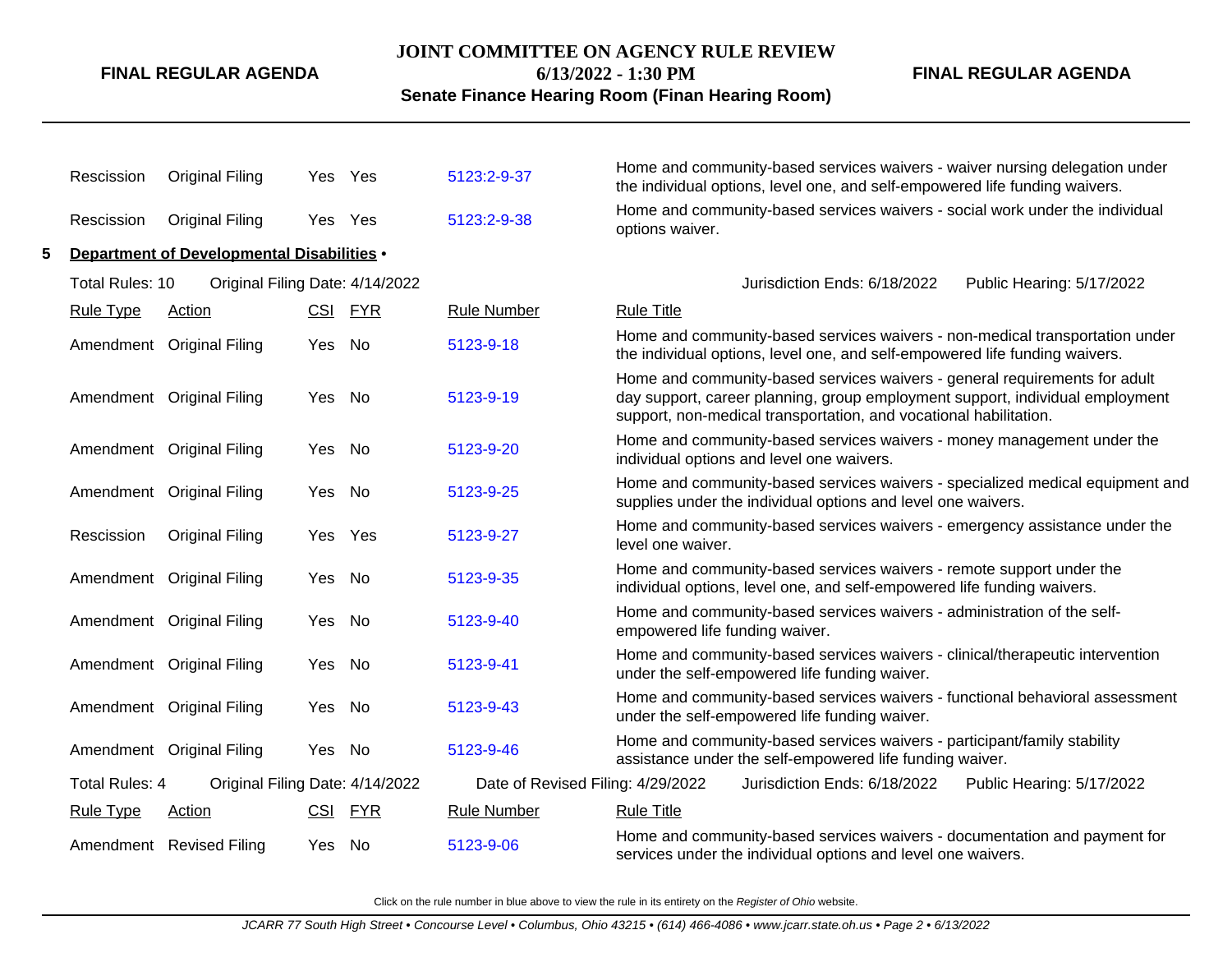#### **JOINT COMMITTEE ON AGENCY RULE REVIEW**

**FINAL REGULAR AGENDA**

**6/13/2022 - 1:30 PM**

**FINAL REGULAR AGENDA**

## **Senate Finance Hearing Room (Finan Hearing Room)**

|   |                        | Amendment Revised Filing                          | Yes    | No         | 5123-9-23                         | Home and community-based services waivers - environmental accessibility<br>adaptations under the individual options and level one waivers.                    |
|---|------------------------|---------------------------------------------------|--------|------------|-----------------------------------|---------------------------------------------------------------------------------------------------------------------------------------------------------------|
|   | New Rule               | <b>Revised Filing</b>                             | Yes    | No         | 5123-9-26                         | Home and community-based services waivers - self-directed transportation under<br>the individual options, level one, and self-empowered life funding waivers. |
|   |                        | Amendment Revised Filing                          | Yes No |            | 5123-9-45                         | Home and community-based services waivers - participant-directed goods and<br>services under the self-empowered life funding waiver.                          |
|   | <b>Total Rules: 1</b>  | Original Filing Date: 4/14/2022                   |        |            | Date of Refiled Filing: 5/20/2022 | Jurisdiction Ends: 6/19/2022<br>Public Hearing: 5/17/2022                                                                                                     |
|   | <b>Rule Type</b>       | Action                                            |        | CSI FYR    | <b>Rule Number</b>                | <b>Rule Title</b>                                                                                                                                             |
|   |                        | Amendment Refiled Filing                          | Yes    | No         | 5123-9-29                         | Home and community-based services waivers - home-delivered meals under the<br>individual options and level one waivers.                                       |
| 6 |                        | <b>Department of Developmental Disabilities •</b> |        |            |                                   |                                                                                                                                                               |
|   | Total Rules: 4         | Original Filing Date: 4/14/2022                   |        |            |                                   | Jurisdiction Ends: 6/18/2022<br>Public Hearing: 5/17/2022                                                                                                     |
|   | <b>Rule Type</b>       | <b>Action</b>                                     |        | CSI FYR    | <b>Rule Number</b>                | <b>Rule Title</b>                                                                                                                                             |
|   | New Rule               | <b>Original Filing</b>                            | Yes    | No         | 5123-9-28                         | Home and community-based services waivers - nutrition services under the<br>individual options waiver.                                                        |
|   | New Rule               | <b>Original Filing</b>                            | Yes    | No         | 5123-9-36                         | Home and community-based services waivers - interpreter services under the<br>individual options waiver.                                                      |
|   | New Rule               | <b>Original Filing</b>                            | Yes    | No         | 5123-9-37                         | Home and community-based services waivers - waiver nursing delegation under<br>the individual options, level one, and self-empowered life funding waivers.    |
|   | New Rule               | <b>Original Filing</b>                            | Yes    | No         | 5123-9-38                         | Home and community-based services waivers - social work under the individual<br>options waiver.                                                               |
| 7 | Department of Health • |                                                   |        |            |                                   |                                                                                                                                                               |
|   | <b>Total Rules: 22</b> | Original Filing Date: 4/29/2022                   |        |            |                                   | Jurisdiction Ends: 7/3/2022<br>Public Hearing: 5/31/2022                                                                                                      |
|   | <b>Rule Type</b>       | Action                                            | CSI    | <b>FYR</b> | <b>Rule Number</b>                | <b>Rule Title</b>                                                                                                                                             |
|   | Amendment              | <b>Original Filing</b>                            | Yes    | Yes        | 3701-83-04                        | License application and renewal procedures.                                                                                                                   |
|   | Amendment              | <b>Original Filing</b>                            | Yes    | Yes        | 3701-83-05.2                      | Civil penalties.                                                                                                                                              |
|   | Amendment              | <b>Original Filing</b>                            | Yes    | Yes        | 3701-83-07                        | Patient care policies.                                                                                                                                        |
|   | Amendment              | <b>Original Filing</b>                            | Yes    | Yes        | 3701-83-08                        | General personnel and staffing requirements.                                                                                                                  |
|   | Amendment              | <b>Original Filing</b>                            | Yes    | Yes        | 3701-83-15                        | Definitions - ambulatory surgical facilities.                                                                                                                 |
|   | Amendment              | <b>Original Filing</b>                            | Yes    | Yes        | 3701-83-17                        | Admission; transfer; discharge - ambulatory surgical facilities.                                                                                              |
|   |                        | Amendment Original Filing                         | Yes    | Yes        | 3701-83-20                        | Building and site requirements; equipment - ambulatory surgical facilities.                                                                                   |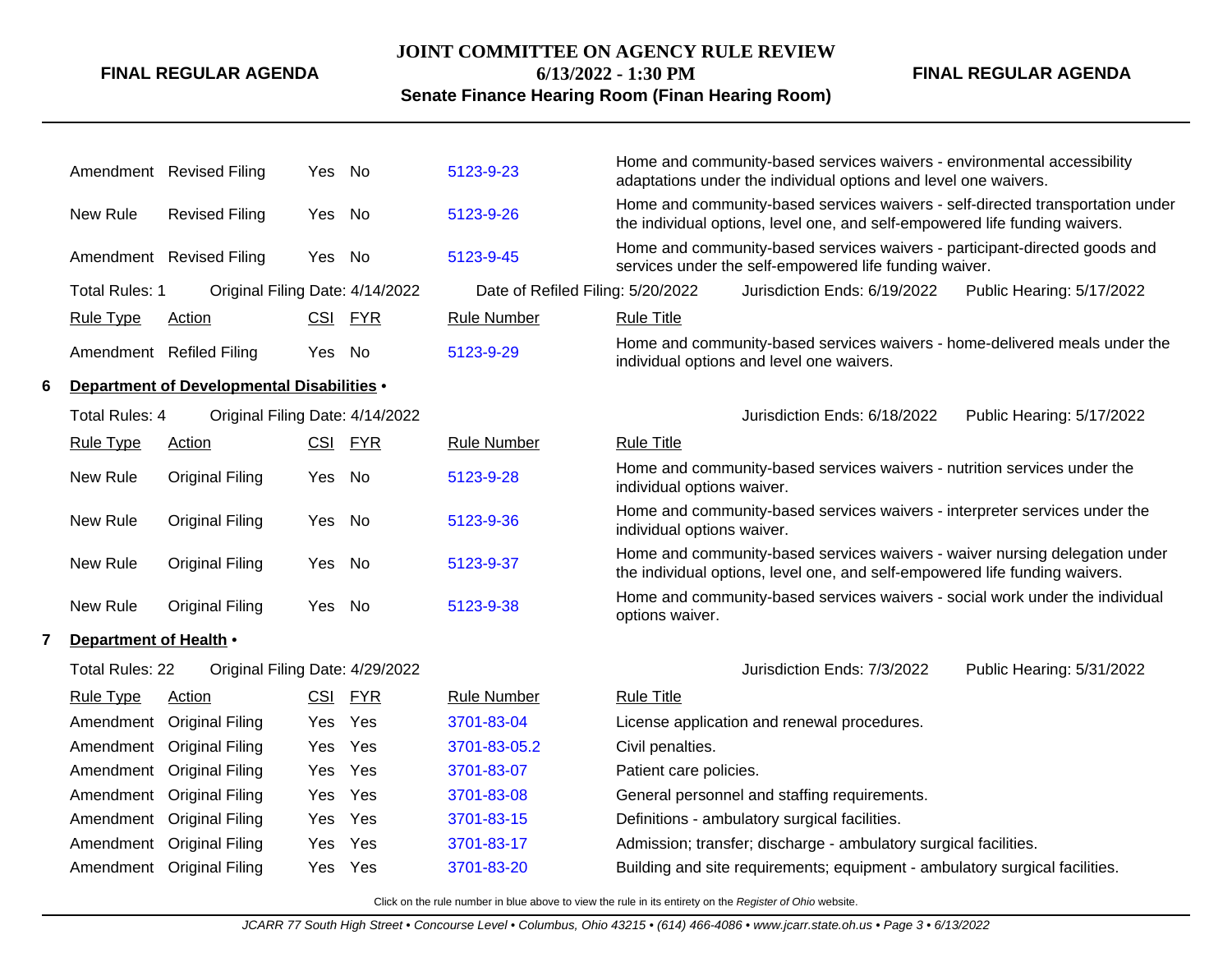#### **JOINT COMMITTEE ON AGENCY RULE REVIEW**

**6/13/2022 - 1:30 PM**

## **FINAL REGULAR AGENDA**

## **Senate Finance Hearing Room (Finan Hearing Room)**

|   |                        | Amendment Original Filing | Yes        | Yes                             | 3701-83-22                       | facilities.                | Quality assessment and performance improvement system - ambulatory surgial     |                                                                                     |
|---|------------------------|---------------------------|------------|---------------------------------|----------------------------------|----------------------------|--------------------------------------------------------------------------------|-------------------------------------------------------------------------------------|
|   |                        | Amendment Original Filing | Yes        | Yes                             | 3701-83-37                       |                            | Admission; discharge; transfer - freestanding birthing centers.                |                                                                                     |
|   |                        | Amendment Original Filing | <b>Yes</b> | Yes                             | 3701-83-43                       |                            | Definitions - freestanding radiation therapy centers.                          |                                                                                     |
|   |                        | Amendment Original Filing | Yes        | Yes                             | 3701-83-44                       |                            | General service standards - freestanding radiation therapy centers.            |                                                                                     |
|   |                        | Amendment Original Filing | Yes        | Yes                             | 3701-83-45                       |                            |                                                                                | Personnel requirements and qualifications - freestanding radiation therapy centers. |
|   |                        | Amendment Original Filing | Yes        | Yes                             | 3701-83-46                       |                            | Treatment standards - freestanding radiation therapy centers.                  |                                                                                     |
|   |                        | Amendment Original Filing | Yes        | Yes                             | 3701-83-47                       |                            | Radiation safety standards - freestanding radiation therapy centers.           |                                                                                     |
|   |                        | Amendment Original Filing | Yes        | Yes                             | 3701-83-48                       |                            | Equipment standards - freestanding radiation therapy centers.                  |                                                                                     |
|   |                        | Amendment Original Filing | Yes        | Yes                             | 3701-83-49                       |                            | Medical record - freestanding radiation therapy centers.                       |                                                                                     |
|   | New Rule               | <b>Original Filing</b>    | Yes No     |                                 | 3701-83-50                       | radiation therapy centers. | Quality assessment and performance improvement program - freestanding          |                                                                                     |
|   |                        | Amendment Original Filing | Yes        | Yes                             | 3701-83-51                       |                            | Definitions - freestanding diagnostic imaging centers.                         |                                                                                     |
|   |                        | Amendment Original Filing | Yes        | Yes                             | 3701-83-52                       |                            | Personnel and staffing requirements - freestanding diagnostic imaging centers. |                                                                                     |
|   |                        | Amendment Original Filing | Yes        | Yes                             | 3701-83-53                       |                            | Service standards and equipment - freestanding diagnostic imaging centers.     |                                                                                     |
|   |                        | Amendment Original Filing | Yes        | Yes                             | 3701-83-54                       |                            | Medical records requirements - freestanding diagnostic imaging centers.        |                                                                                     |
|   |                        | Amendment Original Filing | Yes        | Yes                             | 3701-83-55                       | imaging centers.           | Quality assessment and performance improvement- freestanding diagnostic        |                                                                                     |
|   | <b>Total Rules: 1</b>  |                           |            | Original Filing Date: 4/29/2022 | Date of Revised Filing: 6/2/2022 |                            | Jurisdiction Ends: 7/3/2022                                                    | Public Hearing: 5/31/2022                                                           |
|   | <b>Rule Type</b>       | <b>Action</b>             | <u>CSI</u> | <u>FYR</u>                      | <b>Rule Number</b>               | <b>Rule Title</b>          |                                                                                |                                                                                     |
|   | Rescission             | <b>Revised Filing</b>     | Yes        | Yes                             | 3701-83-50                       | radiation therapy centers. | Quality assessment and performance improvement program - freestanding          |                                                                                     |
| 8 | Department of Health . |                           |            |                                 |                                  |                            |                                                                                |                                                                                     |
|   | Total Rules: 4         |                           |            | Original Filing Date: 4/26/2022 |                                  |                            | Jurisdiction Ends: 6/30/2022                                                   | Public Hearing: 5/27/2022                                                           |
|   | <b>Rule Type</b>       | Action                    | CSI        | <b>FYR</b>                      | <b>Rule Number</b>               | <b>Rule Title</b>          |                                                                                |                                                                                     |
|   |                        | Amendment Original Filing | No         | Yes                             | 3701-56-01                       | Definitions.               |                                                                                |                                                                                     |
|   |                        | Amendment Original Filing | No         | Yes                             | 3701-56-02                       | Application process.       |                                                                                |                                                                                     |
|   |                        | Amendment Original Filing | No.        | Yes                             | 3701-56-03                       | Requirements for contract. |                                                                                |                                                                                     |
|   |                        | Amendment Original Filing | No         | Yes                             | 3701-56-04                       |                            | Dental health resource shortage areas.                                         |                                                                                     |
| 9 | Department of Health • |                           |            |                                 |                                  |                            |                                                                                |                                                                                     |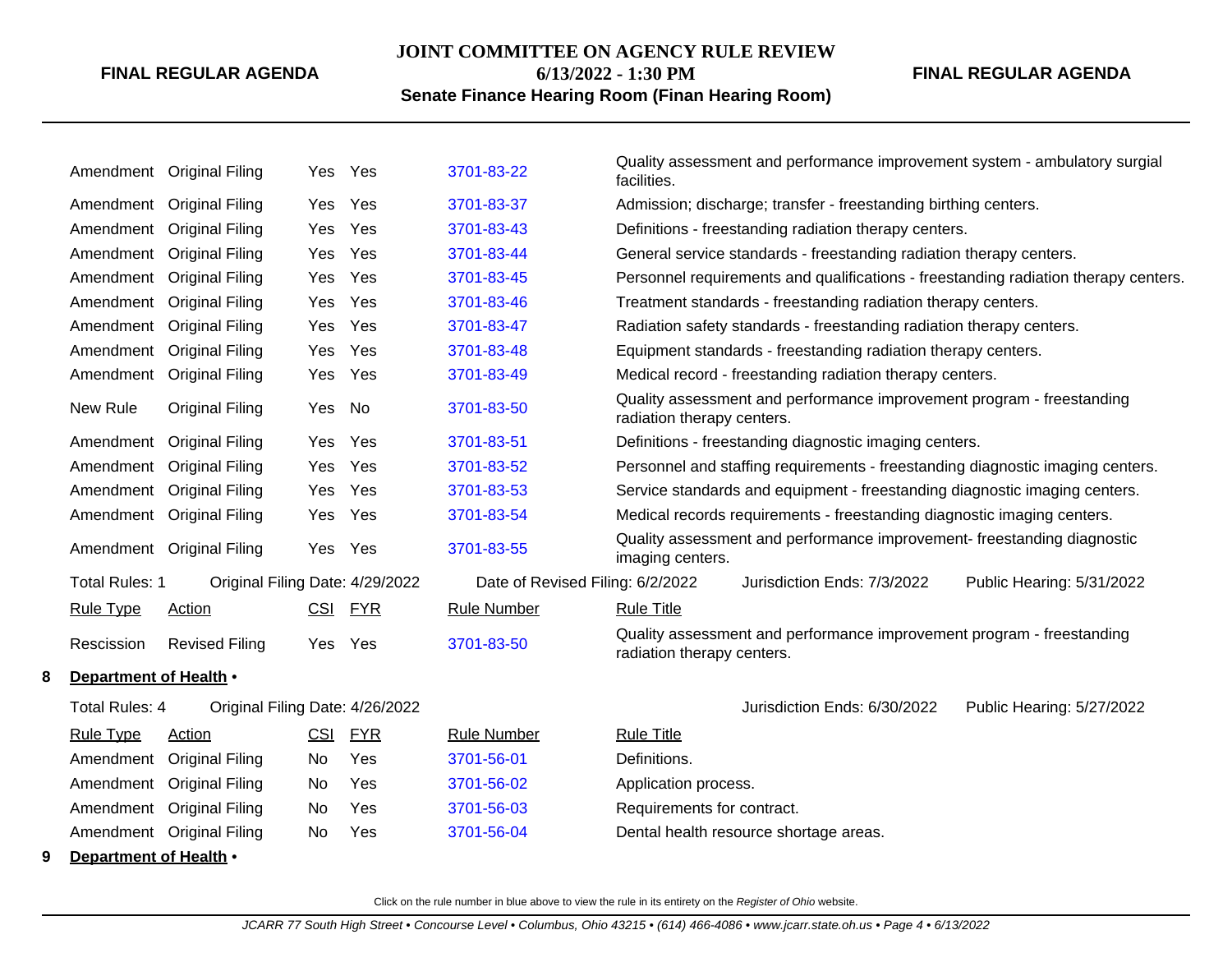#### **JOINT COMMITTEE ON AGENCY RULE REVIEW 6/13/2022 - 1:30 PM**

**Senate Finance Hearing Room (Finan Hearing Room)**

**FINAL REGULAR AGENDA**

Total Rules: 4 Original Filing Date: 4/26/2022 <br>Jurisdiction Ends: 6/30/2022 Public Hearing: 5/27/2022 Rule Type Action **CSI FYR** Rule Number Rule Title Amendment Original Filing No Yes [3701-58-01](http://www.registerofohio.state.oh.us/jsps/publicdisplayrules/processPublicDisplayRules.jsp?entered_rule_no=3701-58-01&doWhat=GETBYRULENUM&raID=0) Definitions. Amendment Original Filing No Yes [3701-58-02](http://www.registerofohio.state.oh.us/jsps/publicdisplayrules/processPublicDisplayRules.jsp?entered_rule_no=3701-58-02&doWhat=GETBYRULENUM&raID=0) Application process. Amendment Original Filing No Yes [3701-58-03](http://www.registerofohio.state.oh.us/jsps/publicdisplayrules/processPublicDisplayRules.jsp?entered_rule_no=3701-58-03&doWhat=GETBYRULENUM&raID=0) Requirements for contract. Amendment Original Filing No Yes [3701-58-04](http://www.registerofohio.state.oh.us/jsps/publicdisplayrules/processPublicDisplayRules.jsp?entered_rule_no=3701-58-04&doWhat=GETBYRULENUM&raID=0) Dental health resource shortage areas. **10 Department of Job and Family Services** • **Division of Food Stamps** Total Rules: 4 Original Filing Date: 5/3/2022 **Contact Contact Accord Public Heart Contact Public Heart Contact Public Hearing:** Rule Type Action CSI FYR Rule Number Rule Title Amendment Original Filing No Yes [5101:4-2-01](http://www.registerofohio.state.oh.us/jsps/publicdisplayrules/processPublicDisplayRules.jsp?entered_rule_no=5101:4-2-01&doWhat=GETBYRULENUM&raID=0) Food assistance: initial application process. Amendment Original Filing No No [5101:4-2-03](http://www.registerofohio.state.oh.us/jsps/publicdisplayrules/processPublicDisplayRules.jsp?entered_rule_no=5101:4-2-03&doWhat=GETBYRULENUM&raID=0) Food assistance: assistance group definitions. Amendment Original Filing No No [5101:4-2-05](http://www.registerofohio.state.oh.us/jsps/publicdisplayrules/processPublicDisplayRules.jsp?entered_rule_no=5101:4-2-05&doWhat=GETBYRULENUM&raID=0) Food assistance: authorized representatives. Amendment Original Filing No Yes [5101:4-8-03](http://www.registerofohio.state.oh.us/jsps/publicdisplayrules/processPublicDisplayRules.jsp?entered_rule_no=5101:4-8-03&doWhat=GETBYRULENUM&raID=0) Food assistance: restoration and entitlement of lost benefits. **11 Department of Job and Family Services** • **Division of Food Stamps** Total Rules: 4 Original Filing Date: 4/28/2022 **Jurisdiction Ends: 7/2/2022** Public Hearing: Rule Type Action **CSI FYR** Rule Number Rule Title Amendment Original Filing No No [5101:4-4-31](http://www.registerofohio.state.oh.us/jsps/publicdisplayrules/processPublicDisplayRules.jsp?entered_rule_no=5101:4-4-31&doWhat=GETBYRULENUM&raID=0) Food assistance: anticipating income. Amendment Original Filing No No [5101:4-5-03](http://www.registerofohio.state.oh.us/jsps/publicdisplayrules/processPublicDisplayRules.jsp?entered_rule_no=5101:4-5-03&doWhat=GETBYRULENUM&raID=0) Food assistance: establishing certification periods. Amendment Original Filing No No [5101:4-7-01](http://www.registerofohio.state.oh.us/jsps/publicdisplayrules/processPublicDisplayRules.jsp?entered_rule_no=5101:4-7-01&doWhat=GETBYRULENUM&raID=0) Food assistance: reporting requirements during the certification period. Amendment Original Filing No No [5101:4-7-07](http://www.registerofohio.state.oh.us/jsps/publicdisplayrules/processPublicDisplayRules.jsp?entered_rule_no=5101:4-7-07&doWhat=GETBYRULENUM&raID=0) Food assistance: recertification. **12 Department of Job and Family Services** • **Division of Food Stamps** Total Rules: 1 Original Filing Date: 5/2/2022 Jurisdiction Ends: 7/6/2022 Public Hearing: 6/7/2022 Rule Type Action CSI FYR Rule Number Rule Title Amendment Original Filing No Yes [5101:4-3-19](http://www.registerofohio.state.oh.us/jsps/publicdisplayrules/processPublicDisplayRules.jsp?entered_rule_no=5101:4-3-19&doWhat=GETBYRULENUM&raID=0) Food assistance: voluntary quit and reduction of work effort. **13 Department of Job and Family Services** • **Division of Public Assistance** Total Rules: 3 Original Filing Date: 5/2/2022 Jurisdiction Ends: 7/6/2022 Public Hearing: 6/7/2022 Rule Type Action **CSI FYR** Rule Number Rule Title Amendment Original Filing No Yes [5101:1-1-90](http://www.registerofohio.state.oh.us/jsps/publicdisplayrules/processPublicDisplayRules.jsp?entered_rule_no=5101:1-1-90&doWhat=GETBYRULENUM&raID=0) Ohio works first: state tax refund offset program. Amendment Original Filing No Yes [5101:1-3-12.1](http://www.registerofohio.state.oh.us/jsps/publicdisplayrules/processPublicDisplayRules.jsp?entered_rule_no=5101:1-3-12.1&doWhat=GETBYRULENUM&raID=0) Unsubsidized employment.

Click on the rule number in blue above to view the rule in its entirety on the Register of Ohio website.

JCARR 77 South High Street • Concourse Level • Columbus, Ohio 43215 • (614) 466-4086 • www.jcarr.state.oh.us • Page 5 • 6/13/2022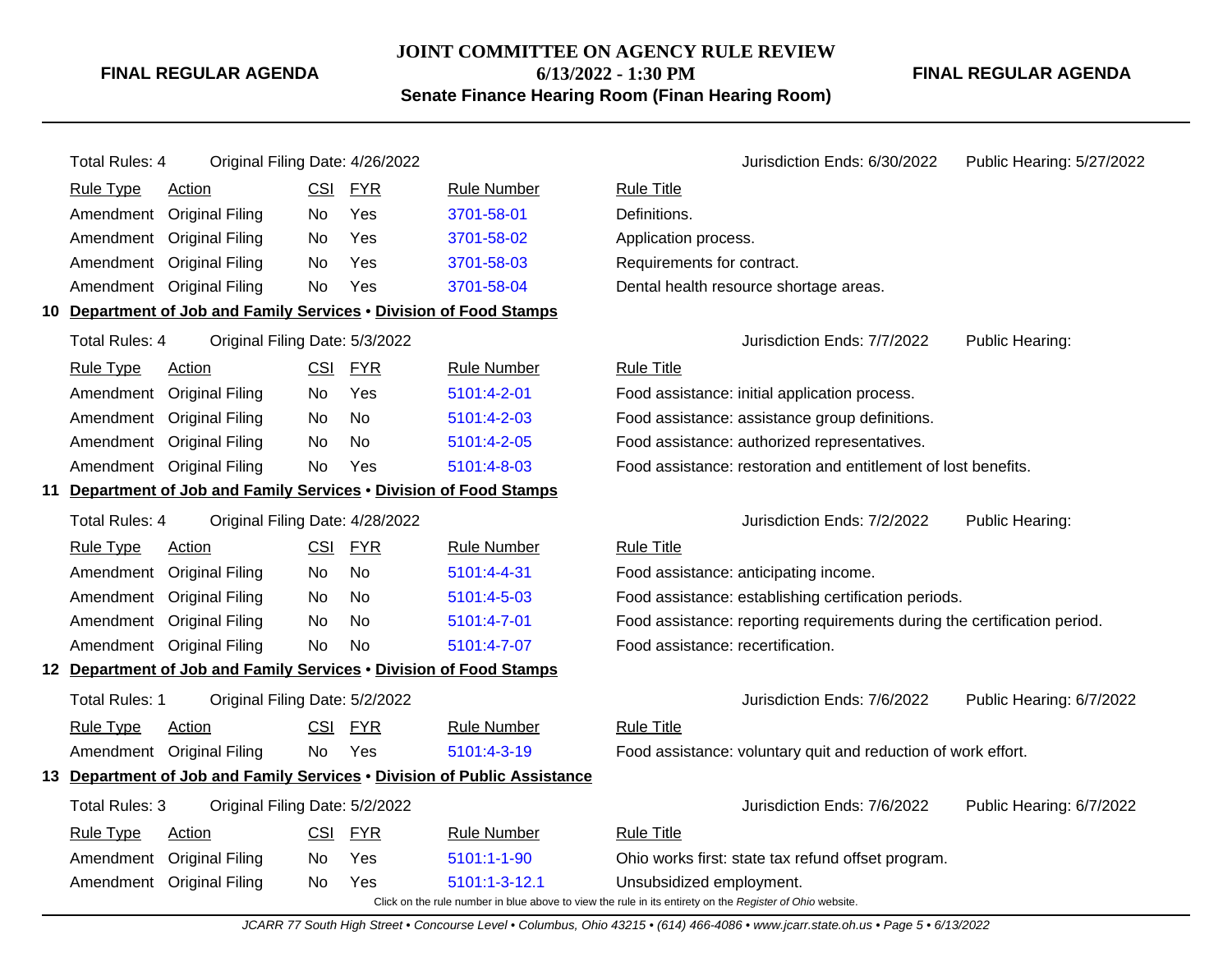#### **JOINT COMMITTEE ON AGENCY RULE REVIEW**

**6/13/2022 - 1:30 PM**

**Senate Finance Hearing Room (Finan Hearing Room)**

Amendment Original Filing No Yes [5101:1-3-12.9](http://www.registerofohio.state.oh.us/jsps/publicdisplayrules/processPublicDisplayRules.jsp?entered_rule_no=5101:1-3-12.9&doWhat=GETBYRULENUM&raID=0) Job skills training directly related to employment. **14 Department of Job and Family Services** • **Division of Public Assistance** Total Rules: 3 Original Filing Date: 4/21/2022 Jurisdiction Ends: 6/25/2022 Public Hearing: 5/26/2022 Rule Type Action CSI FYR Rule Number Rule Title Amendment Original Filing No Yes [5101:1-23-10](http://www.registerofohio.state.oh.us/jsps/publicdisplayrules/processPublicDisplayRules.jsp?entered_rule_no=5101:1-23-10&doWhat=GETBYRULENUM&raID=0) Ohio works first: assistance group determination. Amendment Original Filing No Yes [5101:1-23-20](http://www.registerofohio.state.oh.us/jsps/publicdisplayrules/processPublicDisplayRules.jsp?entered_rule_no=5101:1-23-20&doWhat=GETBYRULENUM&raID=0) Ohio works first: income and eligibility. Amendment Original Filing No Yes [5101:1-23-75](http://www.registerofohio.state.oh.us/jsps/publicdisplayrules/processPublicDisplayRules.jsp?entered_rule_no=5101:1-23-75&doWhat=GETBYRULENUM&raID=0) Ohio works first and prevention, retention and contingency: assistance group ineligibility due to receipt of fraudulent assistance. **15 Department of Job and Family Services** • **Division of Social Services** Total Rules: 1 Original Filing Date: 4/11/2022 **Jurisdiction Ends: 6/15/2022** Public Hearing: 5/17/2022 Rule Type Action **CSI FYR** Rule Number Rule Title Amendment Original Filing No Yes [5101:2-47-04](http://www.registerofohio.state.oh.us/jsps/publicdisplayrules/processPublicDisplayRules.jsp?entered_rule_no=5101:2-47-04&doWhat=GETBYRULENUM&raID=0) Intercounty and interstate case management responsibility for foster care maintenance. **16 Department of Natural Resources** • **Division of Parks and Watercraft** Total Rules: 3 Original Filing Date: 4/19/2022 **Jurisdiction Ends: 6/23/2022** Public Hearing: 5/26/2022 Rule Type Action CSI FYR Rule Number Rule Title Amendment Original Filing No No [1501:46-3-10](http://www.registerofohio.state.oh.us/jsps/publicdisplayrules/processPublicDisplayRules.jsp?entered_rule_no=1501:46-3-10&doWhat=GETBYRULENUM&raID=0) Plants. Amendment Original Filing No No [1501:46-7-01](http://www.registerofohio.state.oh.us/jsps/publicdisplayrules/processPublicDisplayRules.jsp?entered_rule_no=1501:46-7-01&doWhat=GETBYRULENUM&raID=0) Open hours, closed hours, duties; exemptions. Amendment Original Filing No No [1501:46-9-03](http://www.registerofohio.state.oh.us/jsps/publicdisplayrules/processPublicDisplayRules.jsp?entered_rule_no=1501:46-9-03&doWhat=GETBYRULENUM&raID=0) Camping administration. **17 Department of Natural Resources** • **Division of Watercraft and Waterways** Total Rules: 4 Original Filing Date: 4/19/2022 Jurisdiction Ends: 6/23/2022 Public Hearing: 5/26/2022 Rule Type Action **CSI FYR** Rule Number Rule Title Amendment Original Filing No Yes [1501:47-1-02](http://www.registerofohio.state.oh.us/jsps/publicdisplayrules/processPublicDisplayRules.jsp?entered_rule_no=1501:47-1-02&doWhat=GETBYRULENUM&raID=0) Registration certificate. Amendment Original Filing No Yes [1501:47-1-07.1](http://www.registerofohio.state.oh.us/jsps/publicdisplayrules/processPublicDisplayRules.jsp?entered_rule_no=1501:47-1-07.1&doWhat=GETBYRULENUM&raID=0) Contingent registration. Amendment Original Filing No Yes [1501:47-1-09](http://www.registerofohio.state.oh.us/jsps/publicdisplayrules/processPublicDisplayRules.jsp?entered_rule_no=1501:47-1-09&doWhat=GETBYRULENUM&raID=0) Boating accidents. Amendment Original Filing No No [1501:47-5-03](http://www.registerofohio.state.oh.us/jsps/publicdisplayrules/processPublicDisplayRules.jsp?entered_rule_no=1501:47-5-03&doWhat=GETBYRULENUM&raID=0) Use of outboard motors and power boats on wildlife areas. Total Rules: 1 Original Filing Date: 4/19/2022 Date of Revised Filing: 5/17/2022 Jurisdiction Ends: 6/23/2022 Public Hearing: 5/26/2022 Rule Type Action **CSI FYR** Rule Number Rule Title Amendment Revised Filing No Yes [1501:47-1-11](http://www.registerofohio.state.oh.us/jsps/publicdisplayrules/processPublicDisplayRules.jsp?entered_rule_no=1501:47-1-11&doWhat=GETBYRULENUM&raID=0) Anchoring requirements, exception.

Click on the rule number in blue above to view the rule in its entirety on the Register of Ohio website.

**FINAL REGULAR AGENDA**

**FINAL REGULAR AGENDA**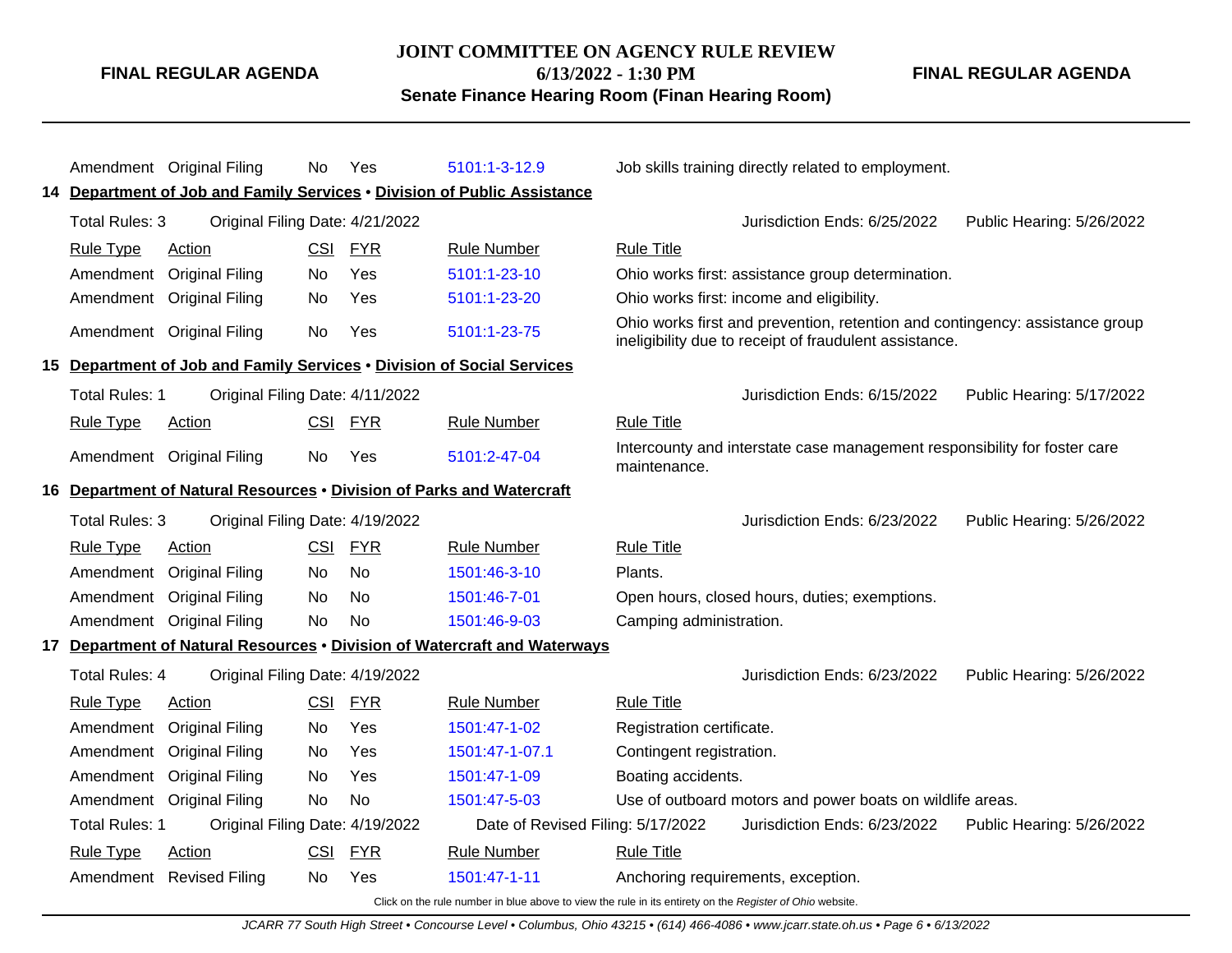## **JOINT COMMITTEE ON AGENCY RULE REVIEW 6/13/2022 - 1:30 PM Senate Finance Hearing Room (Finan Hearing Room)**

**FINAL REGULAR AGENDA**

## **18 Department of Public Safety** • **Bureau of Motor Vehicles**

| Total Rules: 9         | Original Filing Date: 5/2/2022                     |            |            |                                                                                                          |                     | Jurisdiction Ends: 7/6/2022                                                                                                                            | Public Hearing: 6/6/2022  |
|------------------------|----------------------------------------------------|------------|------------|----------------------------------------------------------------------------------------------------------|---------------------|--------------------------------------------------------------------------------------------------------------------------------------------------------|---------------------------|
| <b>Rule Type</b>       | <b>Action</b>                                      | <u>CSI</u> | <u>FYR</u> | <b>Rule Number</b>                                                                                       | <b>Rule Title</b>   |                                                                                                                                                        |                           |
| Amendment              | <b>Original Filing</b>                             | No         | Yes        | 4501:1-7-01                                                                                              |                     | Application for special license plates issued to volunteer firefighters.                                                                               |                           |
|                        | Amendment Original Filing                          | No         | Yes        | 4501:1-7-05                                                                                              | semitrailers.       | Registration of commercial trucks, commercial trailers, and commercial                                                                                 |                           |
|                        | Amendment Original Filing                          | No         | Yes        | 4501:1-7-07                                                                                              |                     | Vehicle registration renewal notice.                                                                                                                   |                           |
| Amendment              | <b>Original Filing</b>                             | <b>No</b>  | Yes        | 4501:1-7-10                                                                                              |                     | Retention of standard license plate numbers and letters.                                                                                               |                           |
| Amendment              | <b>Original Filing</b>                             | No         | Yes        | 4501:1-7-11                                                                                              |                     | Special plates for national guard members.                                                                                                             |                           |
| Amendment              | <b>Original Filing</b>                             | No         | Yes        | 4501:1-7-12                                                                                              |                     | Process for issuance of collegiate license plates.                                                                                                     |                           |
| Amendment              | <b>Original Filing</b>                             | <b>No</b>  | Yes        | 4501:1-7-13                                                                                              | Specialized plates. |                                                                                                                                                        |                           |
| Amendment              | <b>Original Filing</b>                             | No         | Yes        | 4501:1-7-15                                                                                              |                     | Materials incorporated by reference.                                                                                                                   |                           |
| New Rule               | <b>Original Filing</b>                             | No         | No         | 4501:1-7-16                                                                                              |                     | Registration of vehicles subject to biennial emissions testing.                                                                                        |                           |
| <b>Total Rules: 1</b>  | Original Filing Date: 5/2/2022                     |            |            | Date of Revised Filing: 6/6/2022                                                                         |                     | Jurisdiction Ends: 7/6/2022                                                                                                                            | Public Hearing: 6/6/2022  |
| <b>Rule Type</b>       | Action                                             |            | CSI FYR    | <b>Rule Number</b>                                                                                       | <b>Rule Title</b>   |                                                                                                                                                        |                           |
|                        | Amendment Revised Filing                           | <b>No</b>  | Yes        | 4501:1-7-02                                                                                              |                     | Conditions for issuance of license plates, removable windshield placards and<br>temporary removable windshield placards for persons with disabilities. |                           |
|                        | 19 Department of Public Safety . Homeland Security |            |            |                                                                                                          |                     |                                                                                                                                                        |                           |
| <b>Total Rules: 1</b>  | Original Filing Date: 4/19/2022                    |            |            | Date of Revised Filing: 5/17/2022                                                                        |                     | Jurisdiction Ends: 6/23/2022                                                                                                                           | Public Hearing: 5/23/2022 |
| <b>Rule Type</b>       | Action                                             |            | CSI FYR    | <b>Rule Number</b>                                                                                       | <b>Rule Title</b>   |                                                                                                                                                        |                           |
|                        | Amendment Revised Filing                           | Yes Yes    |            | 4501:5-1-01                                                                                              |                     | Requirements for the emergency management plan and test.                                                                                               |                           |
|                        | 20 Ohio Department of Medicaid . Eligibility       |            |            |                                                                                                          |                     |                                                                                                                                                        |                           |
| <b>Total Rules: 1</b>  | Original Filing Date: 4/15/2022                    |            |            |                                                                                                          |                     | Jurisdiction Ends: 6/19/2022                                                                                                                           | Public Hearing:           |
| <b>Rule Type</b>       | <b>Action</b>                                      | <u>CSI</u> | <u>FYR</u> | <b>Rule Number</b>                                                                                       | <b>Rule Title</b>   |                                                                                                                                                        |                           |
|                        | Amendment Original Filing                          | <b>No</b>  | <b>No</b>  | 5160:1-2-03                                                                                              |                     | Medicaid: request for home and community-based services (HCBS) waiver.                                                                                 |                           |
|                        | 21 Ohio Department of Medicaid .                   |            |            |                                                                                                          |                     |                                                                                                                                                        |                           |
| <b>Total Rules: 24</b> | Original Filing Date: 4/15/2022                    |            |            |                                                                                                          |                     | Jurisdiction Ends: 6/19/2022                                                                                                                           | Public Hearing: 5/16/2022 |
| <b>Rule Type</b>       | <b>Action</b>                                      | <u>CSI</u> | <b>FYR</b> | <b>Rule Number</b>                                                                                       | <b>Rule Title</b>   |                                                                                                                                                        |                           |
| Rescission             | <b>Original Filing</b>                             | <b>No</b>  | Yes        | 5160-28-01                                                                                               |                     | Cost-based clinics: definitions and explanations.                                                                                                      |                           |
|                        |                                                    |            |            | Click on the rule number in blue above to view the rule in its entirety on the Register of Ohio website. |                     |                                                                                                                                                        |                           |

JCARR 77 South High Street • Concourse Level • Columbus, Ohio 43215 • (614) 466-4086 • www.jcarr.state.oh.us • Page 7 • 6/13/2022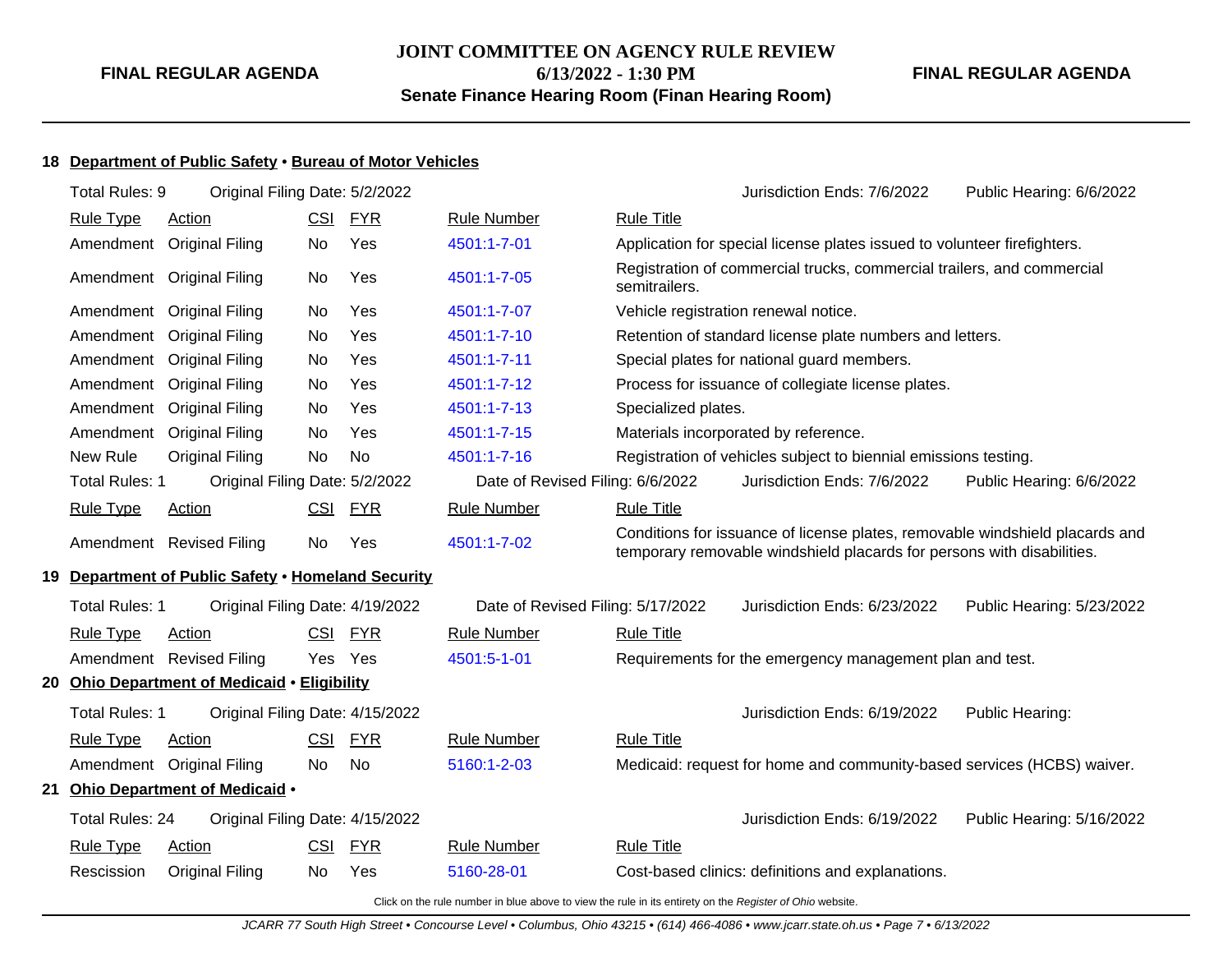## **JOINT COMMITTEE ON AGENCY RULE REVIEW**

**6/13/2022 - 1:30 PM**

## **FINAL REGULAR AGENDA**

## **Senate Finance Hearing Room (Finan Hearing Room)**

| New Rule   | <b>Original Filing</b> | No.        | No  | 5160-28-01   | Federally qualified health center (FQHC) and rural health clinic (RHC) services:<br>definitions and explanations.                       |
|------------|------------------------|------------|-----|--------------|-----------------------------------------------------------------------------------------------------------------------------------------|
| Rescission | <b>Original Filing</b> | <b>Yes</b> | Yes | 5160-28-02   | Cost-based clinics: medicaid provider requirements and limitations.                                                                     |
| New Rule   | <b>Original Filing</b> | Yes        | No  | 5160-28-02   | FQHC and RHC services: conditions affecting medicaid provider participation.                                                            |
| New Rule   | <b>Original Filing</b> | No.        | No  | 5160-28-03   | FQHC and RHC services: covered services, limitations, and copayments.                                                                   |
| Rescission | <b>Original Filing</b> | No         | Yes | 5160-28-03.1 | Cost-based clinics: FQHC services, co-payments, and limitations.                                                                        |
| Rescission | <b>Original Filing</b> | No         | Yes | 5160-28-03.2 | Cost-based clinics: OHF services, co-payments, and limitations.                                                                         |
| Rescission | <b>Original Filing</b> | No         | Yes | 5160-28-03.3 | Cost-based clinics: RHC services, co-payments, and limitations.                                                                         |
| New Rule   | <b>Original Filing</b> | Yes        | No  | 5160-28-04   | FQHC and RHC services: submission of a cost report.                                                                                     |
| Rescission | <b>Original Filing</b> | Yes        | Yes | 5160-28-04.1 | Cost-based clinics: submission of an FQHC cost report.                                                                                  |
| Rescission | <b>Original Filing</b> | Yes        | Yes | 5160-28-04.2 | Cost-based clinics: submission of an OHF cost report.                                                                                   |
| Rescission | <b>Original Filing</b> | Yes        | Yes | 5160-28-04.3 | Cost-based clinics: submission of an RHC cost report.                                                                                   |
| New Rule   | <b>Original Filing</b> | No         | No  | 5160-28-05   | FQHC and RHC services: prospective payment system (PPS) method for<br>determining payment.                                              |
| Rescission | <b>Original Filing</b> | Yes        | Yes | 5160-28-05.1 | Cost-based clinics: prospective payment system (PPS) method for determining<br>FQHC payment.                                            |
| Rescission | <b>Original Filing</b> | Yes.       | Yes | 5160-28-05.2 | Cost-based clinics: prospective payment system (PPS) method for determining<br>OHF payment.                                             |
| Rescission | <b>Original Filing</b> | Yes.       | Yes | 5160-28-05.3 | Cost-based clinics: prospective payment system (PPS) method for determining<br>RHC payment.                                             |
| Rescission | <b>Original Filing</b> | No.        | Yes | 5160-28-06.1 | Cost-based clinics: determination of a PVPA for an FQHC service on the basis of a<br>medicaid cost report.                              |
| New Rule   | <b>Original Filing</b> | No.        | No  | 5160-28-06.1 | FQHC and RHC services: limits on a per-visit payment amount (PVPA) determined<br>on the basis of a cost report for an FQHC PPS service. |
| Rescission | <b>Original Filing</b> | <b>No</b>  | Yes | 5160-28-06.2 | Cost-based clinics: determination of a PVPA for an OHF service on the basis of a<br>medicaid cost report.                               |
| Rescission | <b>Original Filing</b> | Yes        | Yes | 5160-28-07.1 | Cost-based clinics: alternate payment method (APM) for determining FQHC<br>payment.                                                     |
| New Rule   | <b>Original Filing</b> | Yes        | No  | 5160-28-07.1 | FQHC and RHC services: alternate payment method (APM) for determining<br>payment for government-operated FQHCs.                         |
| Rescission | <b>Original Filing</b> | No         | Yes | 5160-28-08.1 | Cost-based clinics: submission and payment of FQHC claims.                                                                              |
| Rescission | <b>Original Filing</b> | No         | Yes | 5160-28-08.3 | Cost-based clinics: submission and payment of RHC claims.                                                                               |
| New Rule   | <b>Original Filing</b> | Yes        | No  | 5160-28-13   | Outpatient health facility (OHF) services.                                                                                              |
|            |                        |            |     |              | Click on the rule number in blue above to view the rule in its entirety on the Register of Ohio website.                                |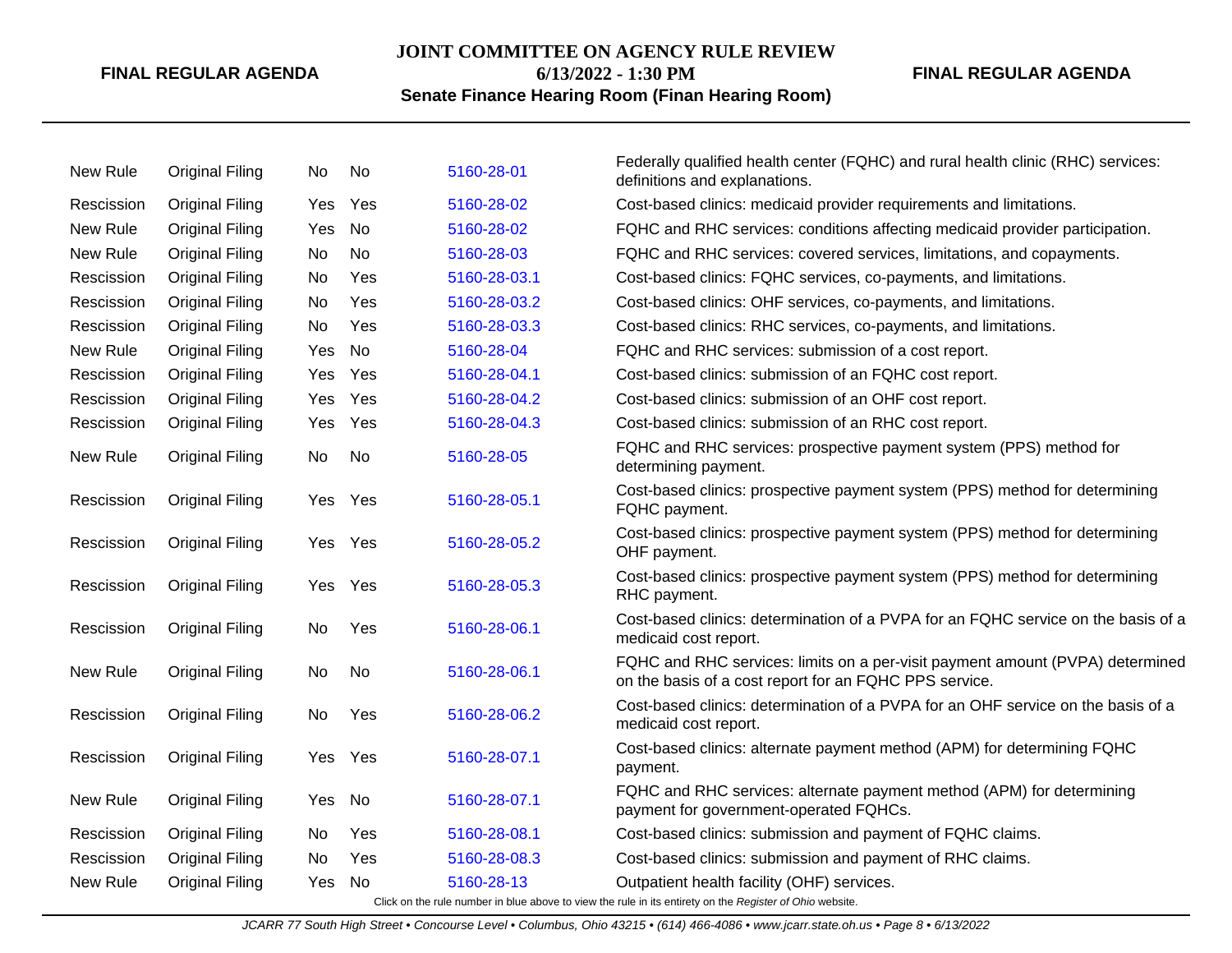**JOINT COMMITTEE ON AGENCY RULE REVIEW 6/13/2022 - 1:30 PM**

**Senate Finance Hearing Room (Finan Hearing Room)**

**FINAL REGULAR AGENDA**

#### **22 Ohio Department of Medicaid** •

| <b>Total Rules: 2</b> | Original Filing Date: 4/15/2022  |            |            |                                   |                                  | Jurisdiction Ends: 6/19/2022                                                   | Public Hearing: 5/16/2022                                                         |
|-----------------------|----------------------------------|------------|------------|-----------------------------------|----------------------------------|--------------------------------------------------------------------------------|-----------------------------------------------------------------------------------|
| <b>Rule Type</b>      | Action                           | <u>CSI</u> | <b>FYR</b> | <b>Rule Number</b>                | <b>Rule Title</b>                |                                                                                |                                                                                   |
| Rescission            | <b>Original Filing</b>           | <b>Yes</b> | Yes        | 5160-2-07.17                      |                                  | Provision of basic, medically necessary hospital-level services.               |                                                                                   |
| New Rule              | <b>Original Filing</b>           | Yes        | No         | 5160-2-17                         |                                  | Provision of basic, medically necessary hospital-level services.               |                                                                                   |
|                       | 23 Ohio Department of Medicaid . |            |            |                                   |                                  |                                                                                |                                                                                   |
| <b>Total Rules: 1</b> | Original Filing Date: 4/15/2022  |            |            |                                   |                                  | Jurisdiction Ends: 6/19/2022                                                   | Public Hearing: 5/16/2022                                                         |
| <b>Rule Type</b>      | <b>Action</b>                    | CSI        | <u>FYR</u> | <b>Rule Number</b>                | <b>Rule Title</b>                |                                                                                |                                                                                   |
| Rescission            | <b>Original Filing</b>           | Yes        | Yes        | 5160-1-31                         | managed care plans (MCPs)].      | Prior authorization [except for services provided through medicaid contracting |                                                                                   |
| <b>Total Rules: 1</b> | Original Filing Date: 4/15/2022  |            |            | Date of Revised Filing: 4/27/2022 |                                  | Jurisdiction Ends: 6/19/2022                                                   | Public Hearing: 5/16/2022                                                         |
| <b>Rule Type</b>      | Action                           | CSI        | <b>FYR</b> | <b>Rule Number</b>                | <b>Rule Title</b>                |                                                                                |                                                                                   |
| New Rule              | <b>Revised Filing</b>            | Yes        | No         | 5160-1-31                         | Prior authorization.             |                                                                                |                                                                                   |
|                       | 24 Ohio Department of Medicaid . |            |            |                                   |                                  |                                                                                |                                                                                   |
| Total Rules: 4        | Original Filing Date: 4/15/2022  |            |            |                                   |                                  | Jurisdiction Ends: 6/19/2022                                                   | Public Hearing: 5/16/2022                                                         |
| <b>Rule Type</b>      | Action                           | CSI        | <b>FYR</b> | <b>Rule Number</b>                | <b>Rule Title</b>                |                                                                                |                                                                                   |
| Rescission            | <b>Original Filing</b>           | Yes        | Yes        | 5160-1-19                         | Claim submission.                |                                                                                |                                                                                   |
| New Rule              | <b>Original Filing</b>           | Yes        | No         | 5160-1-19                         | Submission of medicaid claims.   |                                                                                |                                                                                   |
| Rescission            | Original Filing                  | Yes        | Yes        | 5160-3-39.1                       |                                  | Nursing facilities (NFs): claim submission.                                    |                                                                                   |
| New Rule              | <b>Original Filing</b>           | Yes        | No         | 5160-3-39.1                       |                                  | Nursing facilities (NFs): claim submission.                                    |                                                                                   |
|                       | 25 Ohio Department of Medicaid . |            |            |                                   |                                  |                                                                                |                                                                                   |
| Total Rules: 9        | Original Filing Date: 4/15/2022  |            |            |                                   |                                  | Jurisdiction Ends: 6/19/2022                                                   | Public Hearing: 5/16/2022                                                         |
| <b>Rule Type</b>      | <b>Action</b>                    | <b>CSI</b> | <u>FYR</u> | <b>Rule Number</b>                | <b>Rule Title</b>                |                                                                                |                                                                                   |
|                       | Amendment Original Filing        | No         | Yes        | 5160-26-01                        |                                  | Managed health care programs: definitions.                                     |                                                                                   |
|                       | Amendment Original Filing        | Yes        | Yes        | 5160-26-05                        |                                  | Managed health care programs: provider panel and subcontracting requirements.  |                                                                                   |
|                       | Amendment Original Filing        | Yes        | No         | 5160-26-05.1                      |                                  | Managed health care programs: provider services.                               |                                                                                   |
|                       | Amendment Original Filing        | Yes        | Yes        | 5160-26-06                        | reporting, and record retention. |                                                                                | Managed health care programs: program integrity - fraud, waste and abuse, audits, |
|                       | Amendment Original Filing        | No.        | No.        | 5160-26-08.3                      |                                  | Managed health care programs: member rights.                                   |                                                                                   |
|                       |                                  |            |            |                                   |                                  |                                                                                |                                                                                   |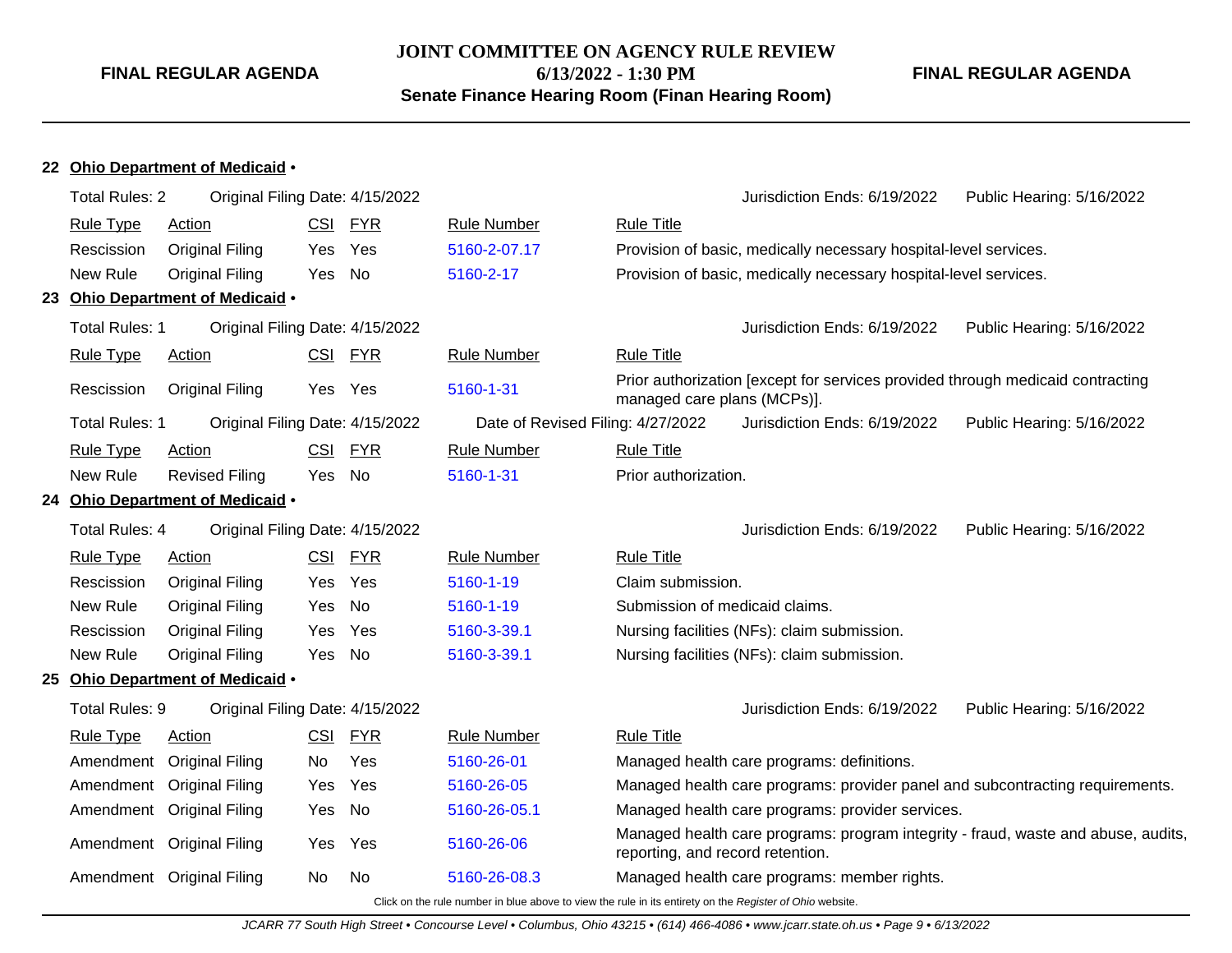#### **JOINT COMMITTEE ON AGENCY RULE REVIEW**

**6/13/2022 - 1:30 PM**

## **FINAL REGULAR AGENDA**

## **Senate Finance Hearing Room (Finan Hearing Room)**

|                        | Amendment Original Filing        | Yes        | No         | 5160-26-08.4                      |                                 |                                                                            | Managed health care programs: managed care plan appeal and grievance system. |
|------------------------|----------------------------------|------------|------------|-----------------------------------|---------------------------------|----------------------------------------------------------------------------|------------------------------------------------------------------------------|
|                        | Amendment Original Filing        | Yes        | No         | 5160-26-09.1                      |                                 | Managed health care programs: third party liability and recovery.          |                                                                              |
|                        | Amendment Original Filing        | Yes        | No         | 5160-26-10                        |                                 | Managed health care programs: sanctions and provider agreement actions.    |                                                                              |
|                        | Amendment Original Filing        | No         | No.        | 5160-26-11                        |                                 | Managed health care programs: managed care plan non-contracting providers. |                                                                              |
| <b>Total Rules: 4</b>  | Original Filing Date: 4/15/2022  |            |            | Date of Revised Filing: 5/20/2022 |                                 | Jurisdiction Ends: 6/19/2022                                               | Public Hearing: 5/16/2022                                                    |
| <b>Rule Type</b>       | <b>Action</b>                    | <u>CSI</u> | <b>FYR</b> | <b>Rule Number</b>                | <b>Rule Title</b>               |                                                                            |                                                                              |
|                        | Amendment Revised Filing         | Yes        | No         | 5160-26-02                        |                                 | Managed health care program: eligibility and enrollment.                   |                                                                              |
|                        | Amendment Revised Filing         | Yes        | No         | 5160-26-02.1                      |                                 | Managed health care programs: termination of enrollment.                   |                                                                              |
|                        | Amendment Revised Filing         | Yes        | Yes        | 5160-26-03.1                      |                                 | Managed health care programs: primary care and utilization management.     |                                                                              |
|                        | Amendment Revised Filing         | Yes.       | No         | 5160-26-12                        |                                 | Managed health care programs: member co-payments.                          |                                                                              |
| Total Rules: 1         | Original Filing Date: 4/15/2022  |            |            | Date of Refiled Filing: 6/7/2022  |                                 | Jurisdiction Ends: 7/7/2022                                                | Public Hearing: 5/16/2022                                                    |
| <b>Rule Type</b>       | <b>Action</b>                    | <u>CSI</u> | <b>FYR</b> | <b>Rule Number</b>                | <b>Rule Title</b>               |                                                                            |                                                                              |
|                        | Amendment Refiled Filing         | Yes Yes    |            | 5160-26-03                        |                                 | Managed health care programs: covered services.                            |                                                                              |
|                        | 26 Ohio Department of Medicaid . |            |            |                                   |                                 |                                                                            |                                                                              |
| Total Rules: 5         | Original Filing Date: 4/15/2022  |            |            |                                   |                                 | Jurisdiction Ends: 6/19/2022                                               | Public Hearing: 5/16/2022                                                    |
| Rule Type              | Action                           | <u>CSI</u> | <b>FYR</b> | <b>Rule Number</b>                | <b>Rule Title</b>               |                                                                            |                                                                              |
|                        | Amendment Original Filing        | No         | Yes        | 5160-58-01                        | MyCare Ohio plans: definitions. |                                                                            |                                                                              |
|                        | Amendment Original Filing        | Yes        | Yes        | 5160-58-01.1                      |                                 | MyCare Ohio plans: application of general managed care rules.              |                                                                              |
|                        | Amendment Original Filing        | No         | Yes        | 5160-58-02                        |                                 | MyCare Ohio plans: eligibility and enrollment.                             |                                                                              |
|                        | Amendment Original Filing        | Yes        | Yes        | 5160-58-02.1                      |                                 | MyCare Ohio plans: termination of enrollment.                              |                                                                              |
| New Rule               | <b>Original Filing</b>           | Yes        | No         | 5160-58-03.1                      |                                 | MyCare Ohio plans: primary care and utilization management.                |                                                                              |
| Total Rules: 1         | Original Filing Date: 4/15/2022  |            |            | Date of Refiled Filing: 6/7/2022  |                                 | Jurisdiction Ends: 7/7/2022                                                | Public Hearing: 5/16/2022                                                    |
| <b>Rule Type</b>       | Action                           | <b>CSI</b> | <b>FYR</b> | <b>Rule Number</b>                | <b>Rule Title</b>               |                                                                            |                                                                              |
|                        | Amendment Refiled Filing         | Yes Yes    |            | 5160-58-03                        |                                 | MyCare Ohio plans: covered services.                                       |                                                                              |
|                        | 27 Ohio Department of Medicaid . |            |            |                                   |                                 |                                                                            |                                                                              |
| <b>Total Rules: 16</b> | Original Filing Date: 4/15/2022  |            |            |                                   |                                 | Jurisdiction Ends: 6/19/2022                                               | Public Hearing: 5/16/2022                                                    |
| <b>Rule Type</b>       | Action                           | CSI        | <b>FYR</b> | <b>Rule Number</b>                | <b>Rule Title</b>               |                                                                            |                                                                              |
|                        | Amendment Original Filing        | No.        | Yes        | 5160-27-02                        |                                 | Coverage and limitations of behavioral health services.                    |                                                                              |
| Rescission             | <b>Original Filing</b>           | Yes        | Yes        | 5160-27-05                        |                                 | Intensive home based treatment service.                                    |                                                                              |
|                        |                                  |            |            |                                   |                                 |                                                                            |                                                                              |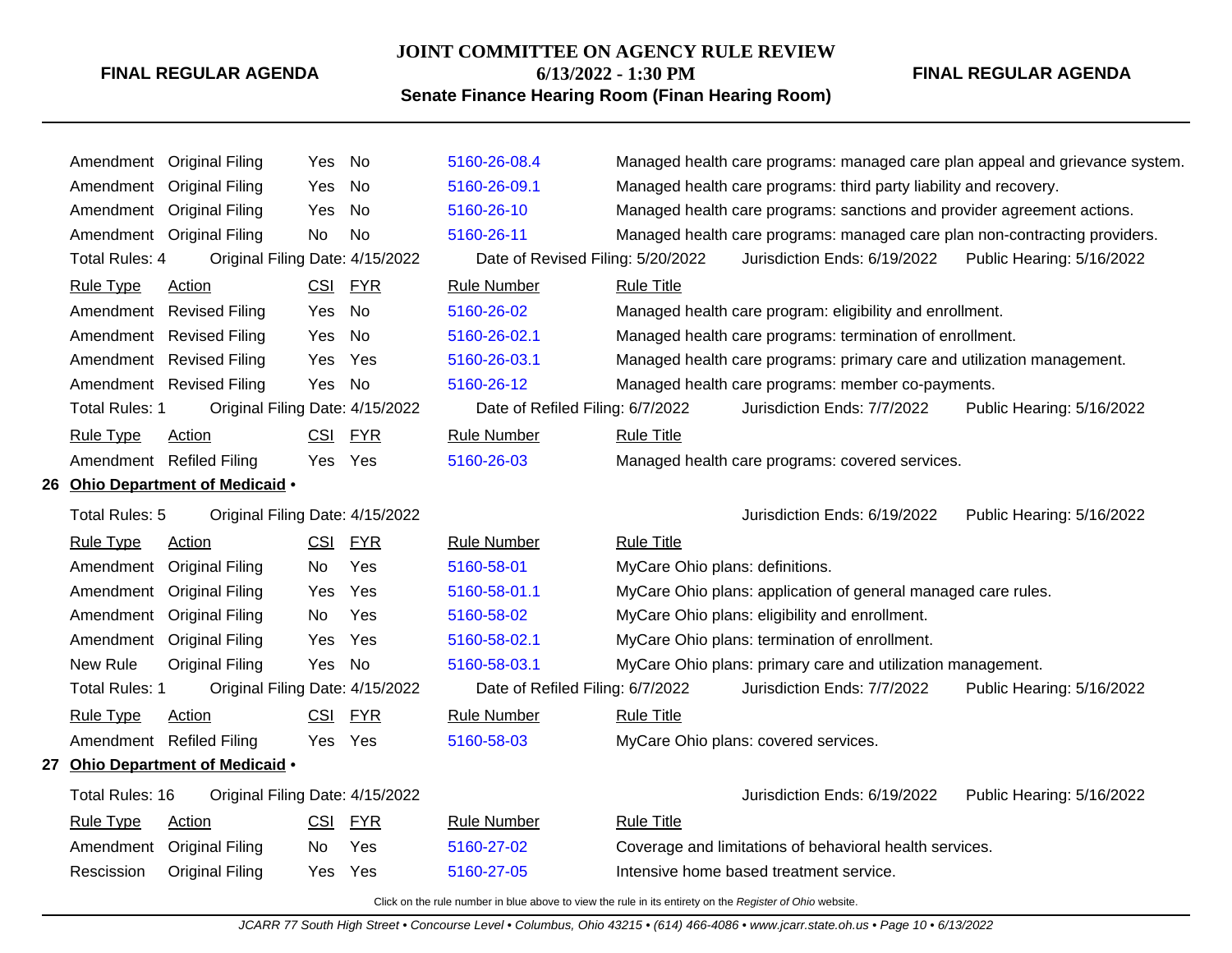## **JOINT COMMITTEE ON AGENCY RULE REVIEW 6/13/2022 - 1:30 PM**

**FINAL REGULAR AGENDA**

## **Senate Finance Hearing Room (Finan Hearing Room)**

| New Rule              | <b>Original Filing</b>           | Yes        | No         | 5160-27-13                        | Mobile response and stabilization service.                                                |
|-----------------------|----------------------------------|------------|------------|-----------------------------------|-------------------------------------------------------------------------------------------|
| New Rule              | <b>Original Filing</b>           | No         | <b>No</b>  | 5160-59-01                        | OhioRISE: definitions.                                                                    |
| New Rule              | <b>Original Filing</b>           | No         | No         | 5160-59-01.1                      | OhioRISE: application of general managed care rules.                                      |
| New Rule              | <b>Original Filing</b>           | No         | No         | 5160-59-02                        | OhioRISE: eligibility and enrollment.                                                     |
| New Rule              | <b>Original Filing</b>           | No         | <b>No</b>  | 5160-59-02.1                      | OhioRISE: first day eligibility and enrollment.                                           |
| New Rule              | <b>Original Filing</b>           | Yes        | No         | 5160-59-03                        | OhioRISE: covered services.                                                               |
| New Rule              | <b>Original Filing</b>           | Yes        | No         | 5160-59-03.1                      | OhioRISE: utilization management.                                                         |
| New Rule              | <b>Original Filing</b>           | Yes        | No         | 5160-59-03.3                      | OhioRISE: intensive home-based treatment service.                                         |
| New Rule              | <b>Original Filing</b>           | Yes        | <b>No</b>  | 5160-59-03.4                      | OhioRISE: behavioral health respite service.                                              |
| New Rule              | <b>Original Filing</b>           | Yes        | No         | 5160-59-03.5                      | OhioRISE: primary flex funds.                                                             |
| New Rule              | <b>Original Filing</b>           | No         | No         | 5160-59-04                        | OhioRISE home and community-based services waiver: eligibility and enrollment.            |
| New Rule              | <b>Original Filing</b>           | No         | No         | 5160-59-05                        | OhioRISE home and community-based services waiver: covered services and<br>providers.     |
| New Rule              | <b>Original Filing</b>           | <b>Yes</b> | No         | 5160-59-05.1                      | OhioRISE home and community-based services waiver: out-of-home respite.                   |
| New Rule              | <b>Original Filing</b>           | No         | No         | 5160-59-05.3                      | OhioRISE home and community-based services waiver: secondary flex funds.                  |
| <b>Total Rules: 2</b> | Original Filing Date: 4/15/2022  |            |            | Date of Revised Filing: 5/20/2022 | Jurisdiction Ends: 6/19/2022<br>Public Hearing: 5/16/2022                                 |
| <b>Rule Type</b>      | <b>Action</b>                    | CSI FYR    |            | <b>Rule Number</b>                | <b>Rule Title</b>                                                                         |
| New Rule              | <b>Revised Filing</b>            | Yes        | No         | 5160-59-03.2                      | OhioRISE: care coordination.                                                              |
| New Rule              | <b>Revised Filing</b>            | Yes        | No         | 5160-59-05.2                      | OhioRISE home and community-based services waiver: transitional services and<br>supports. |
|                       | 28 Ohio Department of Medicaid . |            |            |                                   |                                                                                           |
| <b>Total Rules: 2</b> | Original Filing Date: 4/15/2022  |            |            |                                   | Jurisdiction Ends: 6/19/2022<br>Public Hearing: 5/16/2022                                 |
| <b>Rule Type</b>      | <b>Action</b>                    | <b>CSI</b> | <b>FYR</b> | <b>Rule Number</b>                | <b>Rule Title</b>                                                                         |
| Rescission            | <b>Original Filing</b>           | Yes        | Yes        | 5160-1-20                         | Electronic data interchange (EDI) trading partner enrollment and testing.                 |
| New Rule              | <b>Original Filing</b>           | Yes        | No         | 5160-1-20                         | Electronic data interchange (EDI) trading partner enrollment and testing.                 |
|                       | 29 Ohio Department of Medicaid . |            |            |                                   |                                                                                           |
| Total Rules: 1        | Original Filing Date: 4/15/2022  |            |            |                                   | Jurisdiction Ends: 6/19/2022<br>Public Hearing: 5/16/2022                                 |
| <b>Rule Type</b>      | <b>Action</b>                    | <b>CSI</b> | <b>FYR</b> | <b>Rule Number</b>                | <b>Rule Title</b>                                                                         |
| New Rule              | <b>Original Filing</b>           | Yes        | No         | 5160-26-03.2                      | Managed care: long-term services and supports respite services for children.              |
|                       | 30 Ohio Department of Medicaid . |            |            |                                   |                                                                                           |
|                       |                                  |            |            |                                   |                                                                                           |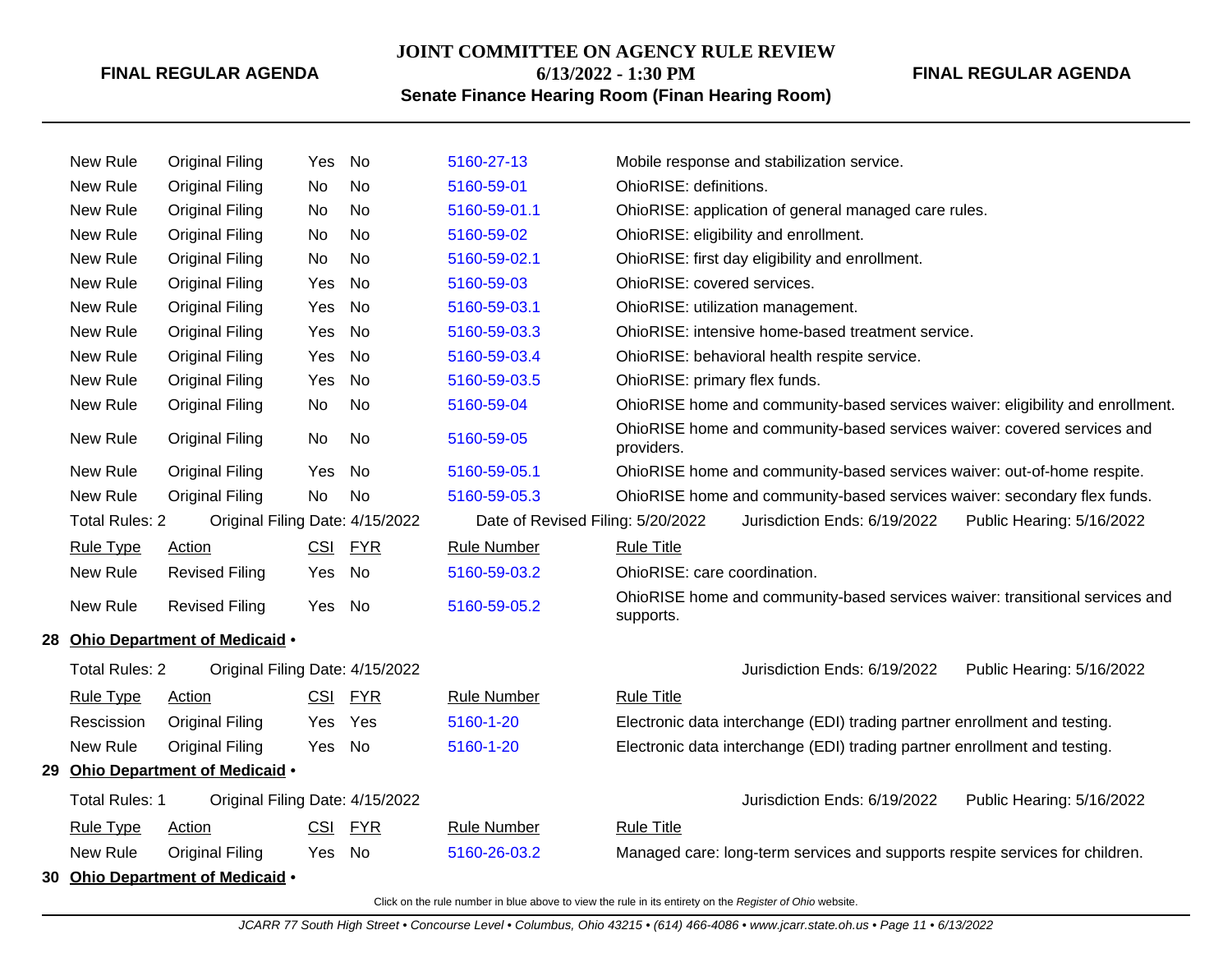## **JOINT COMMITTEE ON AGENCY RULE REVIEW 6/13/2022 - 1:30 PM**

**Senate Finance Hearing Room (Finan Hearing Room)**

**FINAL REGULAR AGENDA**

| <b>Total Rules: 3</b> | Original Filing Date: 4/15/2022  |            |            |                                   |                             | Jurisdiction Ends: 6/19/2022                                                                                                                                                                                                   | Public Hearing: 5/16/2022                                                           |
|-----------------------|----------------------------------|------------|------------|-----------------------------------|-----------------------------|--------------------------------------------------------------------------------------------------------------------------------------------------------------------------------------------------------------------------------|-------------------------------------------------------------------------------------|
| <b>Rule Type</b>      | <b>Action</b>                    |            | CSI FYR    | <b>Rule Number</b>                | <b>Rule Title</b>           |                                                                                                                                                                                                                                |                                                                                     |
| New Rule              | <b>Original Filing</b>           | Yes        | <b>No</b>  | 5160-3-50                         |                             | Nursing facilities (NFs): use of additional dollars as a result of rebasing of rates.                                                                                                                                          |                                                                                     |
| Rescission            | <b>Original Filing</b>           | Yes        | Yes        | 5160-3-58                         |                             | Nursing facilities (NFs): quality indicators and quality payment rate.                                                                                                                                                         |                                                                                     |
| New Rule              | <b>Original Filing</b>           | Yes No     |            | 5160-3-70                         |                             | Nursing facilities (NFs): appeals for special focus facilities (SFFs) proposed for<br>termination from the medicaid program.                                                                                                   |                                                                                     |
|                       | 31 Ohio Department of Medicaid . |            |            |                                   |                             |                                                                                                                                                                                                                                |                                                                                     |
| Total Rules: 1        | Original Filing Date: 4/15/2022  |            |            | Date of Revised Filing: 5/12/2022 |                             | Jurisdiction Ends: 6/19/2022                                                                                                                                                                                                   | Public Hearing: 5/16/2022                                                           |
| <b>Rule Type</b>      | Action                           | <b>CSI</b> | <b>FYR</b> | <b>Rule Number</b>                | <b>Rule Title</b>           |                                                                                                                                                                                                                                |                                                                                     |
|                       | Amendment Revised Filing         | No         | Yes        | 5160-27-03                        |                             | Reimbursement for community behavioral health services.                                                                                                                                                                        |                                                                                     |
|                       | 32 Ohio Department of Medicaid . |            |            |                                   |                             |                                                                                                                                                                                                                                |                                                                                     |
| <b>Total Rules: 1</b> | Original Filing Date: 4/15/2022  |            |            |                                   |                             | Jurisdiction Ends: 6/19/2022                                                                                                                                                                                                   | Public Hearing: 5/16/2022                                                           |
| <b>Rule Type</b>      | <b>Action</b>                    |            | CSI FYR    | <b>Rule Number</b>                | <b>Rule Title</b>           |                                                                                                                                                                                                                                |                                                                                     |
| Rescission            | <b>Original Filing</b>           |            | Yes Yes    | 5160-44-05                        |                             | Nursing facility-based level of care home, community-based services (HCBS)                                                                                                                                                     | programs and specialized recovery services (SRS) program: incident management.      |
| Total Rules: 1        | Original Filing Date: 4/15/2022  |            |            | Date of Revised Filing: 5/13/2022 |                             | Jurisdiction Ends: 6/19/2022                                                                                                                                                                                                   | Public Hearing: 5/16/2022                                                           |
| <b>Rule Type</b>      | <b>Action</b>                    | CSI        | <u>FYR</u> | <b>Rule Number</b>                | <b>Rule Title</b>           |                                                                                                                                                                                                                                |                                                                                     |
| New Rule              | <b>Revised Filing</b>            | No         | No         | 5160-44-05                        |                             | Nursing facility-based level of care home and community-based services (HCBS)<br>programs, medicaid managed care organizations, the OhioRISE program, and<br>specialized recovery services (SRS) program: incident management. |                                                                                     |
|                       | 33 Ohio Department of Medicaid . |            |            |                                   |                             |                                                                                                                                                                                                                                |                                                                                     |
| <b>Total Rules: 1</b> | Original Filing Date: 4/15/2022  |            |            | Date of Refiled Filing: 6/3/2022  |                             | Jurisdiction Ends: 7/3/2022                                                                                                                                                                                                    | Public Hearing: 5/16/2022                                                           |
| <b>Rule Type</b>      | <b>Action</b>                    | CSI        | <b>FYR</b> | <b>Rule Number</b>                | <b>Rule Title</b>           |                                                                                                                                                                                                                                |                                                                                     |
|                       | Amendment Refiled Filing         | No         | <b>No</b>  | 5160-1-18                         | Telehealth.                 |                                                                                                                                                                                                                                |                                                                                     |
|                       | 34 Ohio Department of Medicaid . |            |            |                                   |                             |                                                                                                                                                                                                                                |                                                                                     |
| <b>Total Rules: 1</b> | Original Filing Date: 4/15/2022  |            |            |                                   |                             | Jurisdiction Ends: 6/19/2022                                                                                                                                                                                                   | Public Hearing: 5/16/2022                                                           |
| <b>Rule Type</b>      | <b>Action</b>                    | <u>CSI</u> | <b>FYR</b> | <b>Rule Number</b>                | <b>Rule Title</b>           |                                                                                                                                                                                                                                |                                                                                     |
| Rescission            | <b>Original Filing</b>           | No         | Yes        | 5160-1-03                         | of the Social Security Act. |                                                                                                                                                                                                                                | Medicaid: relationship to the children with medical handicaps program under Title V |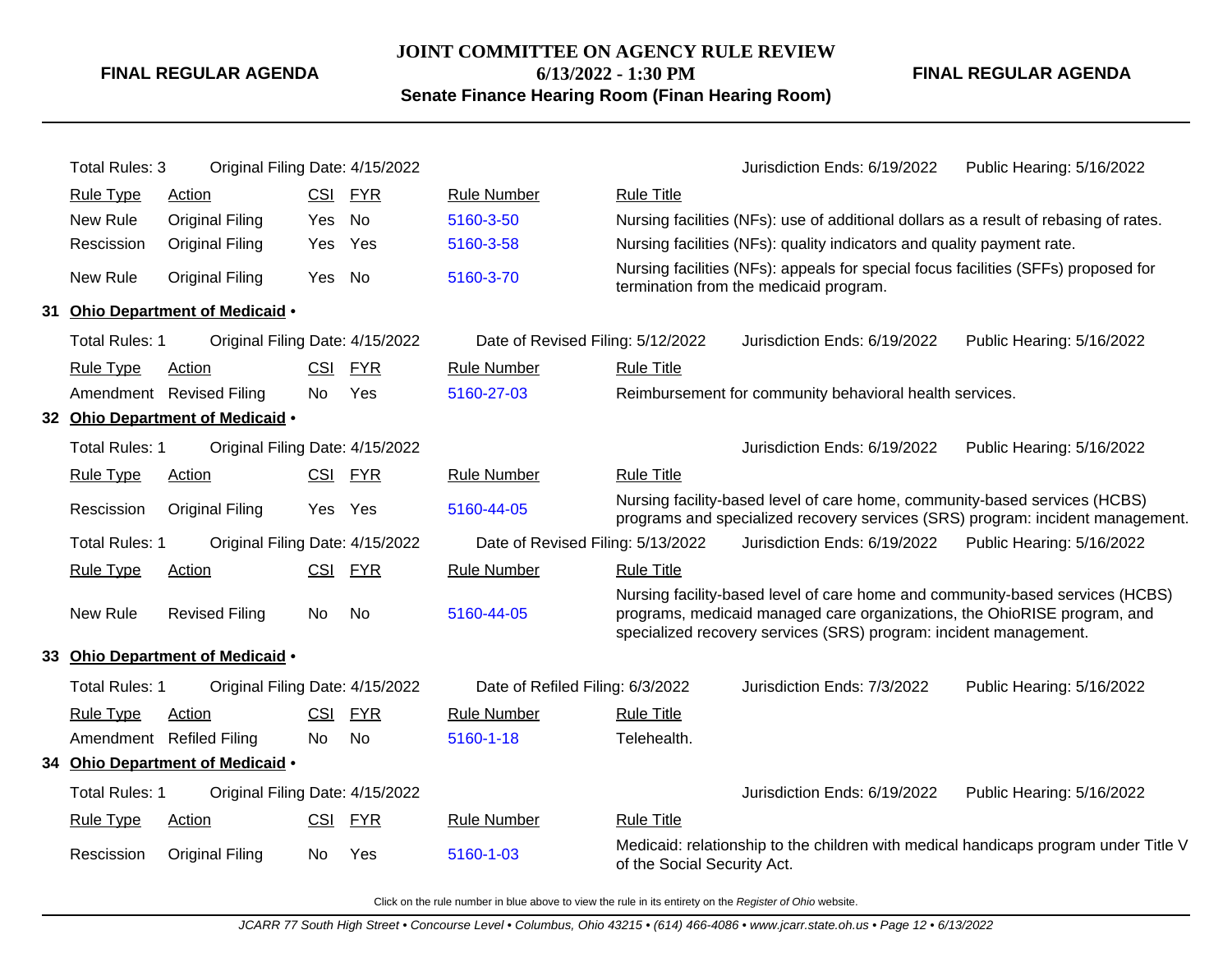## **JOINT COMMITTEE ON AGENCY RULE REVIEW 6/13/2022 - 1:30 PM**

**FINAL REGULAR AGENDA**

**Senate Finance Hearing Room (Finan Hearing Room)**

## **35 Ohio Environmental Protection Agency** •

|     | <b>Total Rules: 7</b> | Original Filing Date: 3/30/2022        |            |            | Date of Refiled Filing: 6/10/2022 |                            | Jurisdiction Ends: 7/10/2022                                                       | Public Hearing: 5/4/2022  |
|-----|-----------------------|----------------------------------------|------------|------------|-----------------------------------|----------------------------|------------------------------------------------------------------------------------|---------------------------|
|     | <b>Rule Type</b>      | <b>Action</b>                          | CSI        | <u>FYR</u> | <b>Rule Number</b>                | <b>Rule Title</b>          |                                                                                    |                           |
|     |                       | Amendment Refiled Filing               | Yes        | Yes        | 3745-90-01                        |                            | Harmful algal blooms - definitions.                                                |                           |
|     |                       | Amendment Refiled Filing               | Yes        | Yes        | 3745-90-02                        |                            | Harmful algal blooms - applicability and action levels.                            |                           |
|     |                       | Amendment Refiled Filing               | Yes        | Yes        | 3745-90-03                        |                            | Harmful algal blooms - monitoring.                                                 |                           |
|     |                       | Amendment Refiled Filing               | Yes        | Yes        | 3745-90-04                        |                            | Harmful algal blooms - analytical methods and reporting.                           |                           |
|     |                       | Amendment Refiled Filing               | Yes        | Yes        | 3745-90-05                        |                            | Harmful algal blooms - treatment techniques.                                       |                           |
|     |                       | Amendment Refiled Filing               | Yes        | Yes        | 3745-90-06                        |                            | Harmful algal blooms - tier 1 public notification and consumer confidence reports. |                           |
|     |                       | Amendment Refiled Filing               | Yes        | Yes        | 3745-90-07                        |                            | Harmful algal blooms - recordkeeping.                                              |                           |
| 36. |                       | Ohio Environmental Protection Agency . |            |            |                                   |                            |                                                                                    |                           |
|     | Total Rules: 9        | Original Filing Date: 4/20/2022        |            |            |                                   |                            | Jurisdiction Ends: 6/24/2022                                                       | Public Hearing: 5/23/2022 |
|     | <b>Rule Type</b>      | <b>Action</b>                          |            | CSI FYR    | <b>Rule Number</b>                | <b>Rule Title</b>          |                                                                                    |                           |
|     |                       | Amendment Original Filing              | Yes        | Yes        | 3745-9-01                         | Well standard definitions. |                                                                                    |                           |
|     |                       | Amendment Original Filing              | Yes        | Yes        | 3745-9-02                         | Scope and exemptions.      |                                                                                    |                           |
|     |                       | Amendment Original Filing              | Yes        | Yes        | 3745-9-03                         | Monitoring well.           |                                                                                    |                           |
|     |                       | Amendment Original Filing              | Yes        | Yes        | 3745-9-04                         | Well siting.               |                                                                                    |                           |
|     |                       | Amendment Original Filing              | Yes        | Yes        | 3745-9-05                         | Well construction.         |                                                                                    |                           |
|     |                       | Amendment Original Filing              | Yes        | Yes        | 3745-9-06                         |                            | Well construction, specific geologic conditions.                                   |                           |
|     |                       | Amendment Original Filing              | Yes        | Yes        | 3745-9-07                         |                            | Well grouting for construction or sealing.                                         |                           |
|     |                       | Amendment Original Filing              | Yes        | Yes        | 3745-9-08                         | Well disinfection.         |                                                                                    |                           |
|     |                       | Amendment Original Filing              | Yes        | Yes        | 3745-9-10                         | Abandoned well sealing.    |                                                                                    |                           |
|     | <b>Total Rules: 1</b> | Original Filing Date: 4/20/2022        |            |            | Date of Revised Filing: 5/18/2022 |                            | Jurisdiction Ends: 6/24/2022                                                       | Public Hearing: 5/23/2022 |
|     | <b>Rule Type</b>      | <b>Action</b>                          | CSI        | <u>FYR</u> | <b>Rule Number</b>                | <b>Rule Title</b>          |                                                                                    |                           |
|     |                       | Amendment Revised Filing               |            | Yes Yes    | 3745-9-09                         |                            | Well development and pumping test.                                                 |                           |
|     | Total Rules: 6        | Original Filing Date: 4/20/2022        |            |            | Date of Refiled Filing: 6/10/2022 |                            | Jurisdiction Ends: 7/10/2022                                                       | Public Hearing: 5/23/2022 |
|     | Rule Type             | <b>Action</b>                          | <u>CSI</u> | <b>FYR</b> | <b>Rule Number</b>                | <b>Rule Title</b>          |                                                                                    |                           |
|     |                       | Amendment Refiled Filing               | Yes        | Yes        | 3745-9-01                         | Well standard definitions. |                                                                                    |                           |
|     |                       | Amendment Refiled Filing               | Yes        | Yes        | 3745-9-02                         | Scope and exemptions.      |                                                                                    |                           |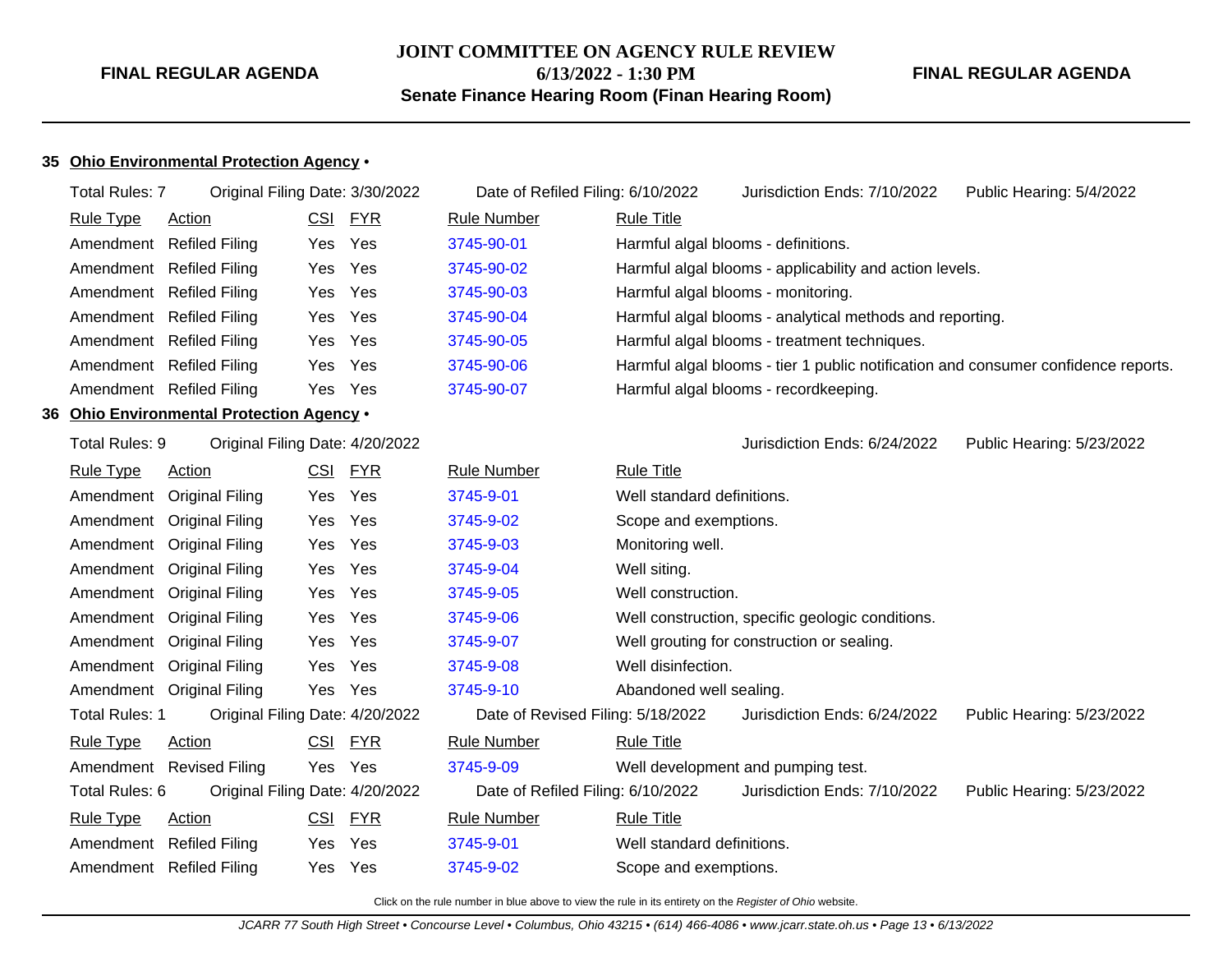#### **JOINT COMMITTEE ON AGENCY RULE REVIEW**

**6/13/2022 - 1:30 PM**

**FINAL REGULAR AGENDA**

**Senate Finance Hearing Room (Finan Hearing Room)**

|                       | Amendment Refiled Filing                  | Yes.       | Yes        | 3745-9-04                                                                     | Well siting.                                                                                                                                     |
|-----------------------|-------------------------------------------|------------|------------|-------------------------------------------------------------------------------|--------------------------------------------------------------------------------------------------------------------------------------------------|
|                       | Amendment Refiled Filing                  | <b>Yes</b> | Yes        | 3745-9-05                                                                     | Well construction.                                                                                                                               |
|                       | Amendment Refiled Filing                  | Yes        | Yes        | 3745-9-06                                                                     | Well construction, specific geologic conditions.                                                                                                 |
|                       | Amendment Refiled Filing                  | Yes        | Yes        | 3745-9-07                                                                     | Well grouting for construction or sealing.                                                                                                       |
|                       | 37 Ohio Environmental Protection Agency . |            |            |                                                                               |                                                                                                                                                  |
| <b>Total Rules: 2</b> | Original Filing Date: 4/8/2022            |            |            | Date of Refiled Filing: 6/10/2022                                             | Jurisdiction Ends: 7/10/2022<br>Public Hearing: 5/12/2022                                                                                        |
| <b>Rule Type</b>      | Action                                    | CSI        | <u>FYR</u> | <b>Rule Number</b>                                                            | <b>Rule Title</b>                                                                                                                                |
|                       | Amendment Refiled Filing                  | Yes.       | Yes        | 3745-81-01                                                                    | Primary drinking water standards definitions.                                                                                                    |
|                       | Amendment Refiled Filing                  | Yes        | Yes        | 3745-83-01                                                                    | Operational requirements.                                                                                                                        |
|                       | 38 Ohio Environmental Protection Agency . |            |            |                                                                               |                                                                                                                                                  |
| Total Rules: 9        | Original Filing Date: 4/19/2022           |            |            |                                                                               | Jurisdiction Ends: 6/23/2022<br>Public Hearing: 5/25/2022                                                                                        |
| <b>Rule Type</b>      | <b>Action</b>                             | <u>CSI</u> | <u>FYR</u> | <b>Rule Number</b>                                                            | <b>Rule Title</b>                                                                                                                                |
| Amendment             | <b>Original Filing</b>                    | Yes        | Yes        | 3745-400-02                                                                   | General obligations.                                                                                                                             |
| Amendment             | <b>Original Filing</b>                    | Yes        | Yes        | 3745-400-07                                                                   | Facility design requirements and construction specifications.                                                                                    |
|                       | Amendment Original Filing                 | Yes        | Yes        | 3745-400-11                                                                   | Operation of facilities.                                                                                                                         |
|                       | Amendment Original Filing                 | Yes        | Yes        | 3745-400-12                                                                   | Final closure of facilities.                                                                                                                     |
|                       | Amendment Original Filing                 | Yes        | Yes        | 3745-400-13                                                                   | Financial assurance for construction and demolition debris facility and construction<br>and demolition debris processing facility final closure. |
|                       | Amendment Original Filing                 | Yes        | Yes        | 3745-501-02                                                                   | Licensing - definitions.                                                                                                                         |
|                       | Amendment Original Filing                 | Yes        | Yes        | 3745-501-05                                                                   | Licensing requirements.                                                                                                                          |
|                       | Amendment Original Filing                 | <b>Yes</b> | Yes        | 3745-501-12                                                                   | Additional criteria for Cⅅ license applications.                                                                                                 |
|                       | Amendment Original Filing                 | Yes        | Yes        | 3745-501-15                                                                   | Criteria for issuing or denying facility licenses.                                                                                               |
| <b>Total Rules: 4</b> | Original Filing Date: 4/19/2022           |            |            | Date of Revised Filing: 4/21/2022                                             | Jurisdiction Ends: 6/23/2022<br>Public Hearing: 5/25/2022                                                                                        |
| <b>Rule Type</b>      | <b>Action</b>                             | <b>CSI</b> | <b>FYR</b> | <b>Rule Number</b>                                                            | <b>Rule Title</b>                                                                                                                                |
|                       | Amendment Revised Filing                  | Yes        | Yes        | 3745-400-01                                                                   | Definitions.                                                                                                                                     |
|                       | Amendment Revised Filing                  | Yes        | Yes        | 3745-400-26                                                                   | Operator certification.                                                                                                                          |
|                       | Amendment Revised Filing                  | <b>Yes</b> | Yes        | 3745-500-02                                                                   | General administration- definitions.                                                                                                             |
|                       | Amendment Revised Filing                  | Yes        | Yes        | 3745-501-10                                                                   | License applications and application procedures.                                                                                                 |
|                       |                                           |            |            | 39 Ohio Occupational Therapy, Physical Therapy, and Athletic Trainers Board . |                                                                                                                                                  |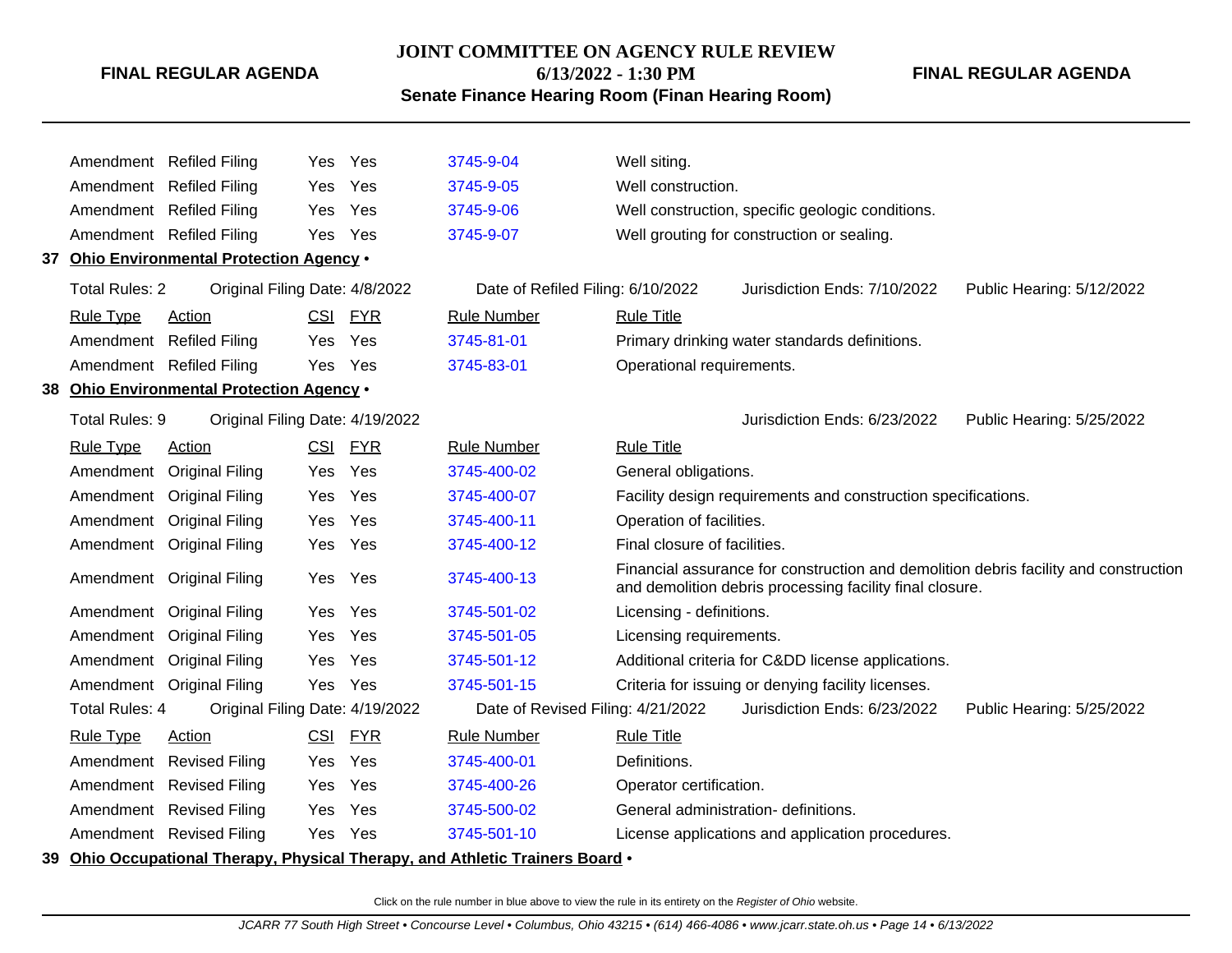## **JOINT COMMITTEE ON AGENCY RULE REVIEW**

**6/13/2022 - 1:30 PM**

**Senate Finance Hearing Room (Finan Hearing Room)**

**FINAL REGULAR AGENDA**

| <b>Total Rules: 4</b>                                                                                                          | Original Filing Date: 4/20/2022        |            |            |                                                                               |                             | Jurisdiction Ends: 6/24/2022                       | Public Hearing: 5/25/2022 |
|--------------------------------------------------------------------------------------------------------------------------------|----------------------------------------|------------|------------|-------------------------------------------------------------------------------|-----------------------------|----------------------------------------------------|---------------------------|
| <b>Rule Type</b>                                                                                                               | <b>Action</b>                          | <u>CSI</u> | <b>FYR</b> | <b>Rule Number</b>                                                            | <b>Rule Title</b>           |                                                    |                           |
| Amendment                                                                                                                      | <b>Original Filing</b>                 | Yes        | No         | 4755-62-01                                                                    | Definition of terms.        |                                                    |                           |
| Amendment                                                                                                                      | <b>Original Filing</b>                 | Yes        | No         | 4755-63-01                                                                    |                             | Applications for initial licensure by examination. |                           |
| Amendment                                                                                                                      | <b>Original Filing</b>                 | Yes        | No         | 4755-63-06                                                                    |                             | Temporary license application procedure.           |                           |
| Amendment                                                                                                                      | <b>Original Filing</b>                 | Yes        | <b>No</b>  | 4755-65-01                                                                    |                             | Continuing education requirements and reporting.   |                           |
|                                                                                                                                |                                        |            |            | 40 Ohio Occupational Therapy, Physical Therapy, and Athletic Trainers Board . |                             |                                                    |                           |
| <b>Total Rules: 1</b>                                                                                                          | Original Filing Date: 4/20/2022        |            |            | Date of Revised Filing: 5/17/2022                                             |                             | Jurisdiction Ends: 6/24/2022                       | Public Hearing: 5/25/2022 |
| <b>Rule Type</b>                                                                                                               | Action                                 | <b>CSI</b> | <b>FYR</b> | <b>Rule Number</b>                                                            | <b>Rule Title</b>           |                                                    |                           |
|                                                                                                                                | Amendment Revised Filing               | Yes        | <b>No</b>  | 4755-23-08                                                                    | Continuing education.       |                                                    |                           |
|                                                                                                                                |                                        |            |            | 41 Ohio Occupational Therapy, Physical Therapy, and Athletic Trainers Board . |                             |                                                    |                           |
| Total Rules: 1<br>Original Filing Date: 4/20/2022<br>Jurisdiction Ends: 6/24/2022                                              |                                        |            |            |                                                                               |                             | Public Hearing: 5/25/2022                          |                           |
| <b>Rule Type</b>                                                                                                               | <b>Action</b>                          |            | CSI FYR    | <b>Rule Number</b>                                                            | <b>Rule Title</b>           |                                                    |                           |
|                                                                                                                                | Amendment Original Filing              | Yes        | No         | 4755-7-04                                                                     | Supervision.                |                                                    |                           |
|                                                                                                                                |                                        |            |            | 42 Ohio Occupational Therapy, Physical Therapy, and Athletic Trainers Board . |                             |                                                    |                           |
| Total Rules: 5                                                                                                                 | Original Filing Date: 4/20/2022        |            |            |                                                                               |                             | Jurisdiction Ends: 6/24/2022                       | Public Hearing: 5/25/2022 |
| <b>Rule Type</b>                                                                                                               | Action                                 | <b>CSI</b> | <b>FYR</b> | <b>Rule Number</b>                                                            | <b>Rule Title</b>           |                                                    |                           |
| New Rule                                                                                                                       | <b>Original Filing</b>                 | Yes        | <b>No</b>  | 4755-41-04                                                                    | Scope of practice.          |                                                    |                           |
| Rescission                                                                                                                     | <b>Original Filing</b>                 | Yes        | Yes        | 4755-42-02                                                                    | Referring practitioner.     |                                                    |                           |
| New Rule                                                                                                                       | <b>Original Filing</b>                 | Yes        | <b>No</b>  | 4755-42-02                                                                    | Referring practitioner.     |                                                    |                           |
| Amendment                                                                                                                      | <b>Original Filing</b>                 | Yes        | No         | 4755-43-11                                                                    | Approval of an event.       |                                                    |                           |
| Amendment                                                                                                                      | <b>Original Filing</b>                 | Yes        | No         | 4755-46-02                                                                    | Athletic training students. |                                                    |                           |
|                                                                                                                                | 43 Ohio Police and Fire Pension Fund . |            |            |                                                                               |                             |                                                    |                           |
| <b>Total Rules: 1</b>                                                                                                          | Original Filing Date: 4/18/2022        |            |            |                                                                               |                             | Jurisdiction Ends: 6/22/2022                       | Public Hearing:           |
| <b>Rule Type</b>                                                                                                               | Action                                 | CSI        | <b>FYR</b> | <b>Rule Number</b>                                                            | <b>Rule Title</b>           |                                                    |                           |
|                                                                                                                                | Amendment Original Filing              | No         | Yes        | 742-3-08                                                                      | Interim payments.           |                                                    |                           |
|                                                                                                                                |                                        |            |            | 44 State Board of Registration for Professional Engineers and Surveyors .     |                             |                                                    |                           |
| <b>Total Rules: 14</b><br>Original Filing Date: 4/25/2022<br>Jurisdiction Ends: 6/30/2022<br>Date of Refiled Filing: 5/31/2022 |                                        |            |            |                                                                               |                             | Public Hearing: 5/27/2022                          |                           |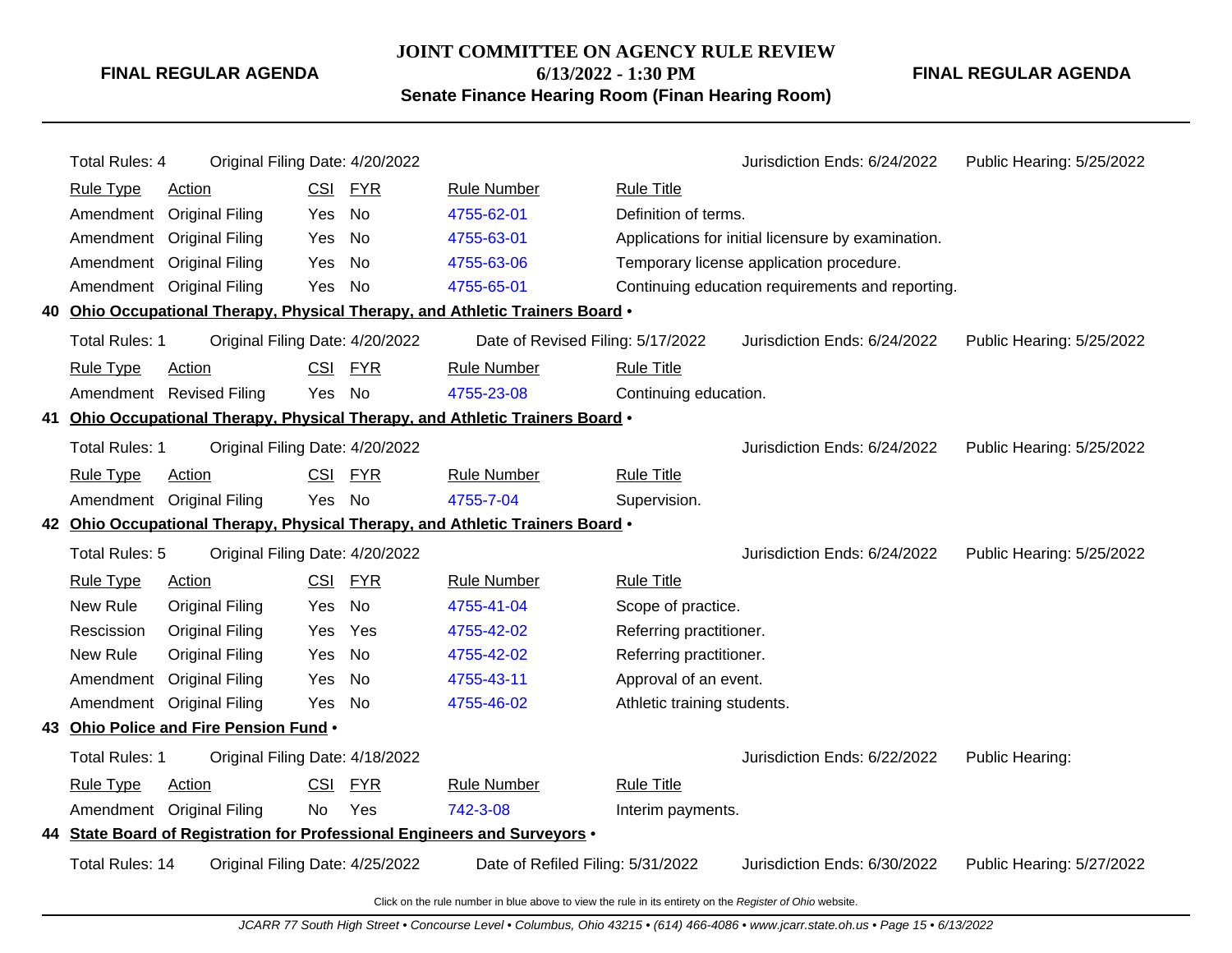## **JOINT COMMITTEE ON AGENCY RULE REVIEW**

**6/13/2022 - 1:30 PM**

## **Senate Finance Hearing Room (Finan Hearing Room)**

| <b>FINAL REGULAR AGENDA</b> |  |
|-----------------------------|--|
|                             |  |

|     | <b>Rule Type</b>                                       | Action                                          | <b>CSI</b> | <b>FYR</b> | <b>Rule Number</b>                              | <b>Rule Title</b>                                                     |  |
|-----|--------------------------------------------------------|-------------------------------------------------|------------|------------|-------------------------------------------------|-----------------------------------------------------------------------|--|
|     | Amendment                                              | <b>Refiled Filing</b>                           | <b>Yes</b> | Yes        | 4733-5-02                                       | Notice of meeting.                                                    |  |
|     | Amendment                                              | <b>Refiled Filing</b>                           | <b>Yes</b> | Yes        | 4733-9-01                                       | Experience and examinations.                                          |  |
|     | Amendment                                              | <b>Refiled Filing</b>                           | Yes        | Yes        | 4733-9-04                                       | Examinations and minimum grades and intern certificates.              |  |
|     | Amendment                                              | <b>Refiled Filing</b>                           | Yes        | Yes        | 4733-13-01                                      | Comity and temporary registration.                                    |  |
|     | Amendment                                              | <b>Refiled Filing</b>                           | Yes        | Yes        | 4733-25-01                                      | Reinstatement of an expired certificate of registration.              |  |
|     | Amendment                                              | <b>Refiled Filing</b>                           | Yes        | Yes        | 4733-29-01                                      | Principles and practice examinations.                                 |  |
|     | Amendment                                              | <b>Refiled Filing</b>                           | Yes        | Yes        | 4733-33-01                                      | Examinations for surveyors.                                           |  |
|     | Amendment                                              | <b>Refiled Filing</b>                           | Yes        | Yes        | 4733-37-01                                      | Preamble.                                                             |  |
|     | Amendment                                              | <b>Refiled Filing</b>                           | Yes        | Yes        | 4733-37-03                                      | Monumentation.                                                        |  |
|     | Amendment                                              | <b>Refiled Filing</b>                           | <b>Yes</b> | Yes        | 4733-37-04                                      | Measurement specifications.                                           |  |
|     | Amendment                                              | <b>Refiled Filing</b>                           | <b>Yes</b> | Yes        | 4733-37-05                                      | Plat of survey.                                                       |  |
|     | Amendment                                              | <b>Refiled Filing</b>                           | <b>Yes</b> | Yes        | 4733-39-03                                      | Applications and filing requirements.                                 |  |
|     | Amendment                                              | <b>Refiled Filing</b>                           | <b>Yes</b> | Yes        | 4733-39-04                                      | Annual renewal filing.                                                |  |
|     | Amendment                                              | <b>Refiled Filing</b>                           | Yes        | Yes        | 4733-39-05                                      | Certificate of authorization.                                         |  |
| 45. |                                                        | <b>State Highway Patrol Retirement System .</b> |            |            |                                                 |                                                                       |  |
|     | Total Rules: 3                                         | Original Filing Date: 5/4/2022                  |            |            |                                                 | Jurisdiction Ends: 7/8/2022<br>Public Hearing:                        |  |
|     | <b>Rule Type</b>                                       | <b>Action</b>                                   | CSI        | <b>FYR</b> | <b>Rule Number</b>                              | <b>Rule Title</b>                                                     |  |
|     | Amendment                                              | <b>Original Filing</b>                          | No.        | Yes        | 5505-3-03.1                                     | Disability retiree employment as a law enforcement officer.           |  |
|     | Amendment                                              | <b>Original Filing</b>                          | No.        | Yes        | 5505-3-07                                       | Deferred retirement option plan.                                      |  |
|     | Amendment                                              | <b>Original Filing</b>                          | No         | Yes        | 5505-5-03                                       | Purchase of military service credit.                                  |  |
|     | 46 State Teachers Retirement System . Defined Benefits |                                                 |            |            |                                                 |                                                                       |  |
|     | <b>Total Rules: 1</b>                                  | Original Filing Date: 4/22/2022                 |            |            | Jurisdiction Ends: 6/26/2022<br>Public Hearing: |                                                                       |  |
|     | <b>Rule Type</b>                                       | Action                                          | CSI        | <b>FYR</b> | <b>Rule Number</b>                              | <b>Rule Title</b>                                                     |  |
|     | Amendment                                              | <b>Original Filing</b>                          | No         | <b>No</b>  | 3307:1-4-01                                     | Compensation includible in the determination of final average salary. |  |
|     |                                                        |                                                 |            |            |                                                 |                                                                       |  |

# **Withdrawn**

## **47 Board of Embalmers and Funeral Directors** •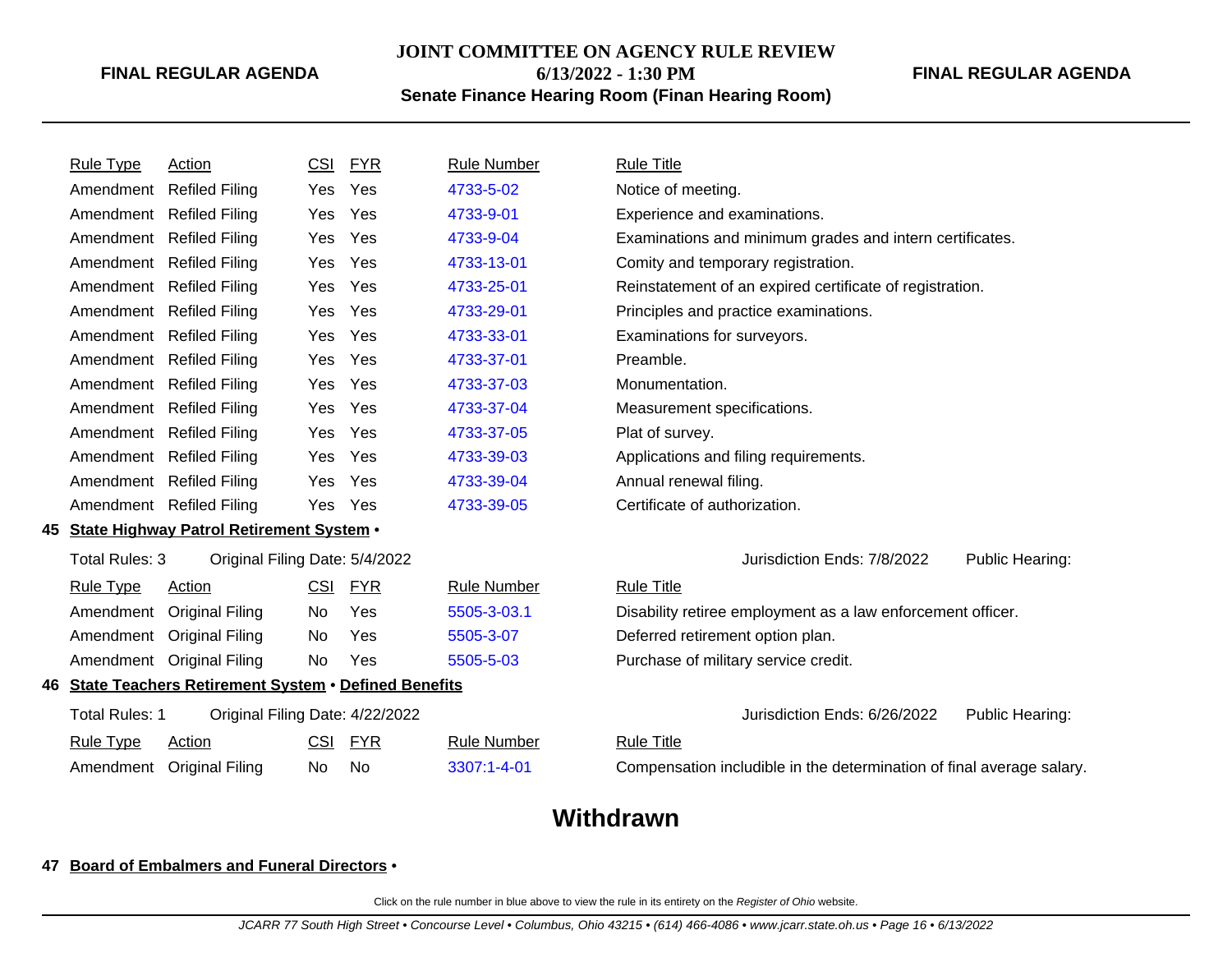## **JOINT COMMITTEE ON AGENCY RULE REVIEW 6/13/2022 - 1:30 PM**

**Senate Finance Hearing Room (Finan Hearing Room)**

**FINAL REGULAR AGENDA**

| Total Rules: 23                                        | Original Filing Date: 5/17/2022 |            |            | Date of Withdrawn Filing: 5/20/2022 |                                    | Jurisdiction Ends:                                                            | Public Hearing: 6/22/2022 |
|--------------------------------------------------------|---------------------------------|------------|------------|-------------------------------------|------------------------------------|-------------------------------------------------------------------------------|---------------------------|
| <b>Rule Type</b>                                       | Action                          | CSI        | <b>FYR</b> | <b>Rule Number</b>                  | <b>Rule Title</b>                  |                                                                               |                           |
|                                                        | Amendment Withdrawn Filing      | No         | Yes        | 4717-1-01                           | Definitions.                       |                                                                               |                           |
|                                                        | Amendment Withdrawn Filing      | <b>No</b>  | Yes        | 4717-2-03                           | Duties of the officers.            |                                                                               |                           |
| Rescission                                             | Withdrawn Filing                | <b>No</b>  | Yes        | 4717-3-01                           | Fees and charges.                  |                                                                               |                           |
|                                                        | Amendment Withdrawn Filing      | No         | Yes        | 4717-4-01                           |                                    | Requirements for embalmer's license.                                          |                           |
|                                                        | Amendment Withdrawn Filing      | No         | Yes        | 4717-4-02                           |                                    | Requirements for reciprocal embalmer's license.                               |                           |
|                                                        | Amendment Withdrawn Filing      | No         | Yes        | 4717-4-03                           | license.                           | Requirements for funeral director's license in combination with an embalmer's |                           |
|                                                        | Amendment Withdrawn Filing      | No         | Yes        | 4717-4-04                           |                                    | Requirements for funeral director's license without an embalmer's license.    |                           |
|                                                        | Amendment Withdrawn Filing      | <b>No</b>  | Yes        | 4717-4-05                           |                                    | Requirements for reciprocal funeral director's license.                       |                           |
|                                                        | Amendment Withdrawn Filing      | No         | Yes        | 4717-5-01                           | Apprenticeship.                    |                                                                               |                           |
|                                                        | Amendment Withdrawn Filing      | No.        | Yes        | 4717-5-02                           |                                    | Master embalmer and master funeral director training program requirements.    |                           |
|                                                        | Amendment Withdrawn Filing      | No         | Yes        | 4717-5-03                           |                                    | Master embalmer and master funeral director.                                  |                           |
|                                                        | Amendment Withdrawn Filing      | No         | Yes        | 4717-5-04                           |                                    | Apprentice licensed as an insurance agent.                                    |                           |
|                                                        | Amendment Withdrawn Filing      | No         | Yes        | 4717-6-01                           |                                    | Embalmer's examination and subjects.                                          |                           |
| Rescission                                             | Withdrawn Filing                | <b>No</b>  | Yes        | 4717-6-02                           |                                    | Funeral directors' examination and subjects.                                  |                           |
|                                                        | Amendment Withdrawn Filing      | <b>No</b>  | Yes        | 4717-7-02                           |                                    | Requirements for funeral home licensure.                                      |                           |
|                                                        | Amendment Withdrawn Filing      | <b>No</b>  | Yes        | 4717-7-03                           |                                    | Sale or disposition of existing funeral home.                                 |                           |
|                                                        | Amendment Withdrawn Filing      | No         | Yes        | 4717-7-05                           | Embalming facilities.              |                                                                               |                           |
|                                                        | Amendment Withdrawn Filing      | No         | Yes        | 4717-7-06                           |                                    | Sale or disposition of exisiting embalming facility.                          |                           |
|                                                        | Amendment Withdrawn Filing      | No         | Yes        | 4717-7-07                           |                                    | Sale or disposition of existing crematory facility.                           |                           |
|                                                        | Amendment Withdrawn Filing      | No         | Yes        | 4717-8-01                           | Unprofessional conduct.            |                                                                               |                           |
|                                                        | Amendment Withdrawn Filing      | No         | Yes        | 4717-9-01                           | Continuing education requirements. |                                                                               |                           |
|                                                        | Amendment Withdrawn Filing      | No         | Yes        | 4717-13-01                          | Inspections.                       |                                                                               |                           |
|                                                        | Amendment Withdrawn Filing      | No         | Yes        | 4717-14-08                          | Reporting requirements.            |                                                                               |                           |
| 48 Department of Transportation . Division of Highways |                                 |            |            |                                     |                                    |                                                                               |                           |
| Total Rules: 1                                         | Original Filing Date: 6/1/2022  |            |            | Date of Withdrawn Filing: 6/6/2022  |                                    | Jurisdiction Ends:                                                            | Public Hearing: 7/11/2022 |
| <b>Rule Type</b>                                       | <b>Action</b>                   | <u>CSI</u> | <u>FYR</u> | <b>Rule Number</b>                  | <b>Rule Title</b>                  |                                                                               |                           |